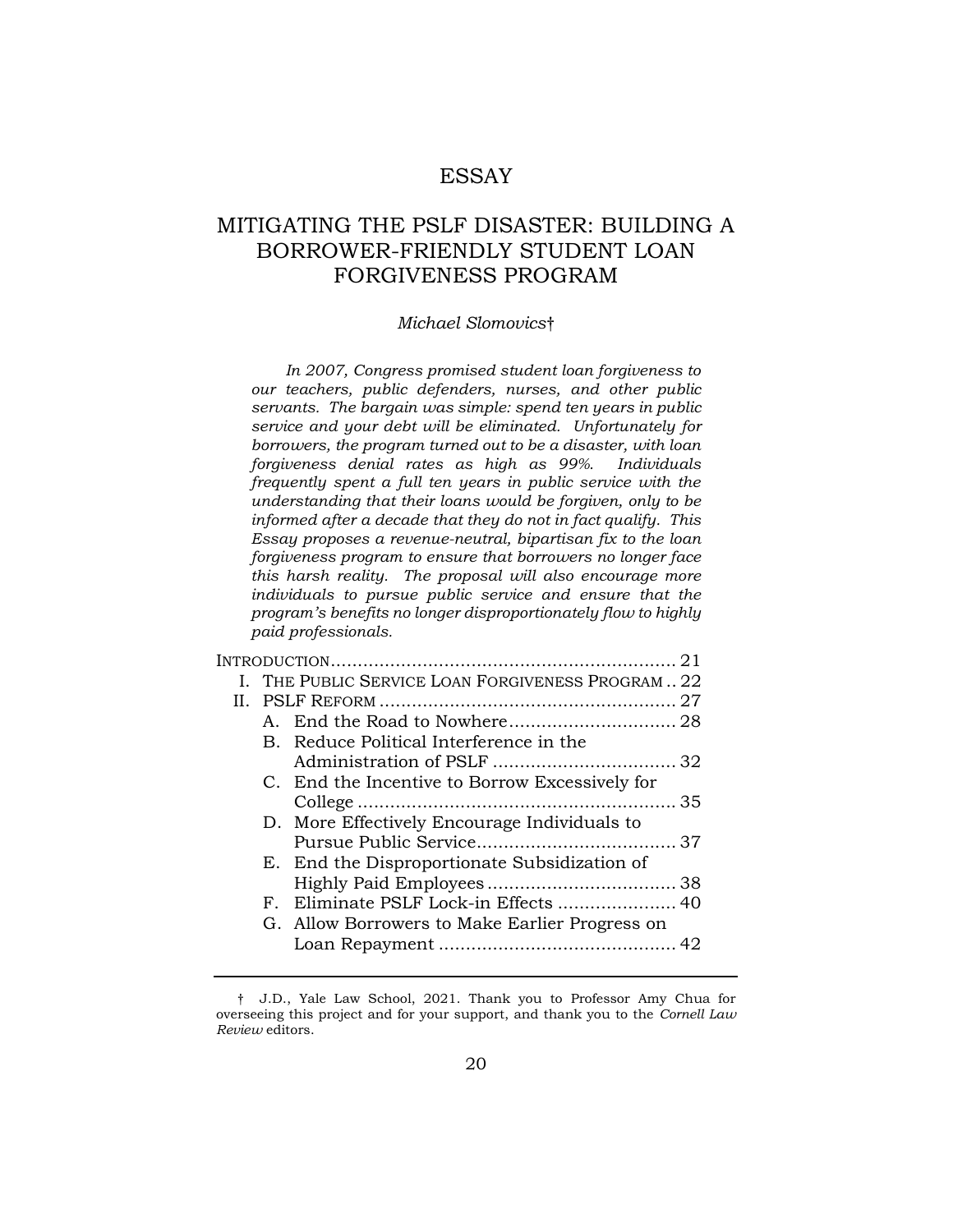| III. TAX AND OTHER STRUCTURING CONSIDERATIONS  43 |                                                     |  |
|---------------------------------------------------|-----------------------------------------------------|--|
|                                                   | A. Potential Tax Changes to PSLF's Structure 44     |  |
|                                                   | B. Potential Change to Salary Supplement to         |  |
|                                                   | Encourage Long-term Public Service 46               |  |
|                                                   | C. Potential Change to Salary Supplement to         |  |
|                                                   | Ensure Benefits Apply Against Loan Balance. 47      |  |
|                                                   | D. Potential Congressional Allocation of Additional |  |
|                                                   | — 1. c a. 1. <del>.</del>                           |  |

Funding for Student Loan Forgiveness ........... 49

# CONCLUSION .................................................................. 49

### **INTRODUCTION**

Congress enacted the Public Service Loan Forgiveness ("PSLF") program with lofty goals in mind: to encourage college graduates to pursue public interest jobs in exchange for student loan forgiveness. $1$  The program was intended to create a win-win dynamic. College graduates who choose to take advantage of the program would no longer have to worry about heavy debt loads, while the public would benefit as skilled college graduates filled positions of benefit to society. Though well-intentioned, PSLF has turned out to be an unmitigated disaster.

More than a decade after PSLF's implementation, borrowers continue to be deeply confused regarding how to maintain eligibility for PSLF and comply with the program's complex requirements.2 The law suffers from poor drafting and mismanaged implementation,3 leaving vulnerable borrowers on the hook for tens of thousands of dollars of student loans they thought would be forgiven. As of March 2019, a stunning 99% of PSLF applications for loan forgiveness had been

<sup>&</sup>lt;sup>1</sup> H.R. Rep. No. 110-210, at 39, 48–49 (2007); See also Alexa Díaz, Federal student loan forgiveness program rejects almost everyone, again, L.A. TIMES (Sept. 5, 2019), https://www.latimes.com/business/story/2019-09-05/moststudent-loan-borrowers-rejected-by-loan-forgiveness-program

<sup>[</sup>https://perma.cc/SNS8-UXXV] ("Americans who spend at least a decade in public service jobs and faithfully make their federal student loan payments shouldn't owe any more. That's the idea behind a student debt forgiveness program the Education Department launched under President George W. Bush.").

<sup>2</sup> Danielle Douglas-Gabriel, For student borrowers, confusion anew in the public-service loan-forgiveness program, WASH. POST (Feb. 20, 2020), https://www.washingtonpost.com/education/2020/02/20/student-borrowersconfusion-anew-public-service-loan-forgiveness-program/ [https://perma.cc/TW6V-G7JZ].

<sup>3</sup> Michelle Hackman, Program to Relieve Student Debt Proves Unforgiving, WALL ST. J. (May 7, 2019), https://www.wsj.com/articles/program-to-relievestudent-debt-proves-unforgiving-11557221400 [https://perma.cc/DK58-JCEX].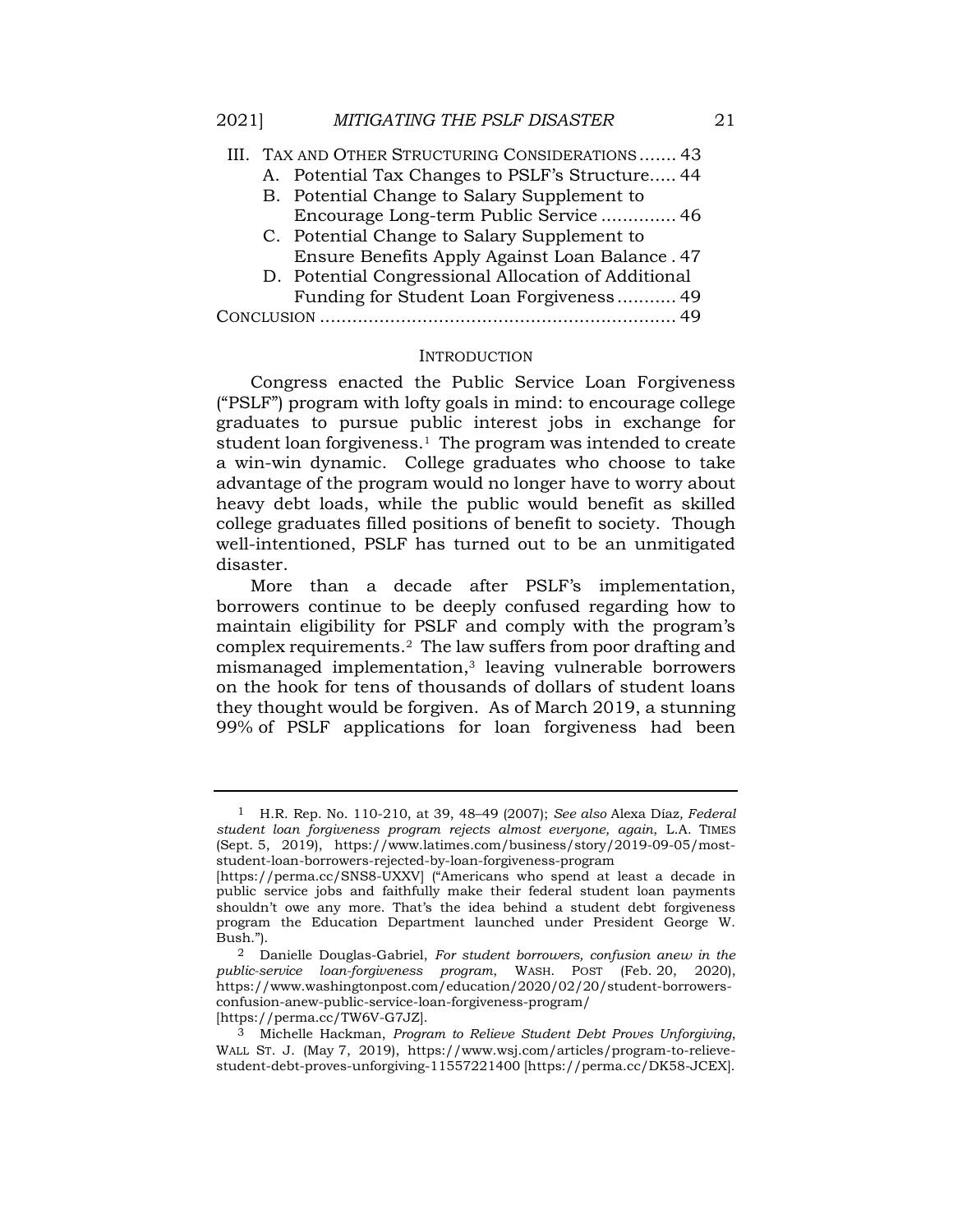rejected.4 Despite the media attention on the program's shortcomings since then, PSLF continues to fail: as of April 2021, about 98% of all loan forgiveness applications have been unceremoniously denied.5 This result is especially harsh and unacceptable as individuals are only meant to apply for loan forgiveness after completing their mandatory ten years of public service.<sup>6</sup>

PSLF clearly isn't working as intended, and borrowers are paying an incredibly heavy price as a result. Moreover, in its current form, PSLF creates numerous perverse incentives: it rewards excessive student loan borrowing, penalizes those who reduce the cost of their college education, creates harmful lock-in effects for those who start in public interest jobs, and encourages colleges to keep raising sky-high tuition. This Essay proposes a revenue-neutral, bipartisan solution that will help mitigate many of these severe PSLF shortcomings, all while helping realize Congress' initial intent in enacting PSLF.

Part I provides an overview of PSLF, detailing how the program devolved into its current state of affairs. Part II details the Essay's recommendation that we redesign PSLF as a direct salary supplement to replace its current loan forgiveness design. This Part will explain the various severe shortcomings of PSLF and demonstrate how a salary supplement would significantly increase the effectiveness of the program. Part III considers tax and other changes that can further improve PSLF.

I

<sup>4</sup> Cory Turner, Congress Promised Student Borrowers A Break. Education<br>pt. Rejected 99% Of Them, NPR (Sept. 5, 2019), Dept. Rejected 99% Of Them, NPR (Sept. 5, 2019), https://www.npr.org/2019/09/05/754656294/congress-promised-studentborrowers-a-break-then-ed-dept-rejected-99-of-them [https://perma.cc/5BNZ-FU45].

<sup>5</sup> Public Service Loan Forgiveness Data, FED. STUDENT AID https://studentaid.gov/data-center/student/loan-forgiveness/pslf-data [https://perma.cc/7KHJ-MQ5Q] (last visited June 27, 2021). See also Adam S. Minsky, Betsy DeVos Dumps Trump, Leaving Controversial Student Loan Legacy Behind, FORBES (Jan. 8, 2021), https://www.forbes.com/sites/adamminsky/2021/01/08/betsy-devos-dumpstrump-leaving-controversial-student-loan-legacy-behind/?sh=75f101bf383f [https://perma.cc/XT9X-X3P3] ("However, PSLF still has a denial rate hovering at around 98%.").

<sup>6</sup> See STUDENT BORROWER PROT. CTR. & AM. FED'N. OF TEACHERS, BROKEN PROMISES HOW THE DEPARTMENT OF EDUCATION'S FAILURES AND INDUSTRY'S ABUSES DENY FFEL BORROWERS PUBLIC SERVICE LOAN FORGIVENESS (2020), https://protectborrowers.org/wp-

content/uploads/2020/12/BrokenPromises\_FFEL.pdf [https://perma.cc/X6EX-RE5U].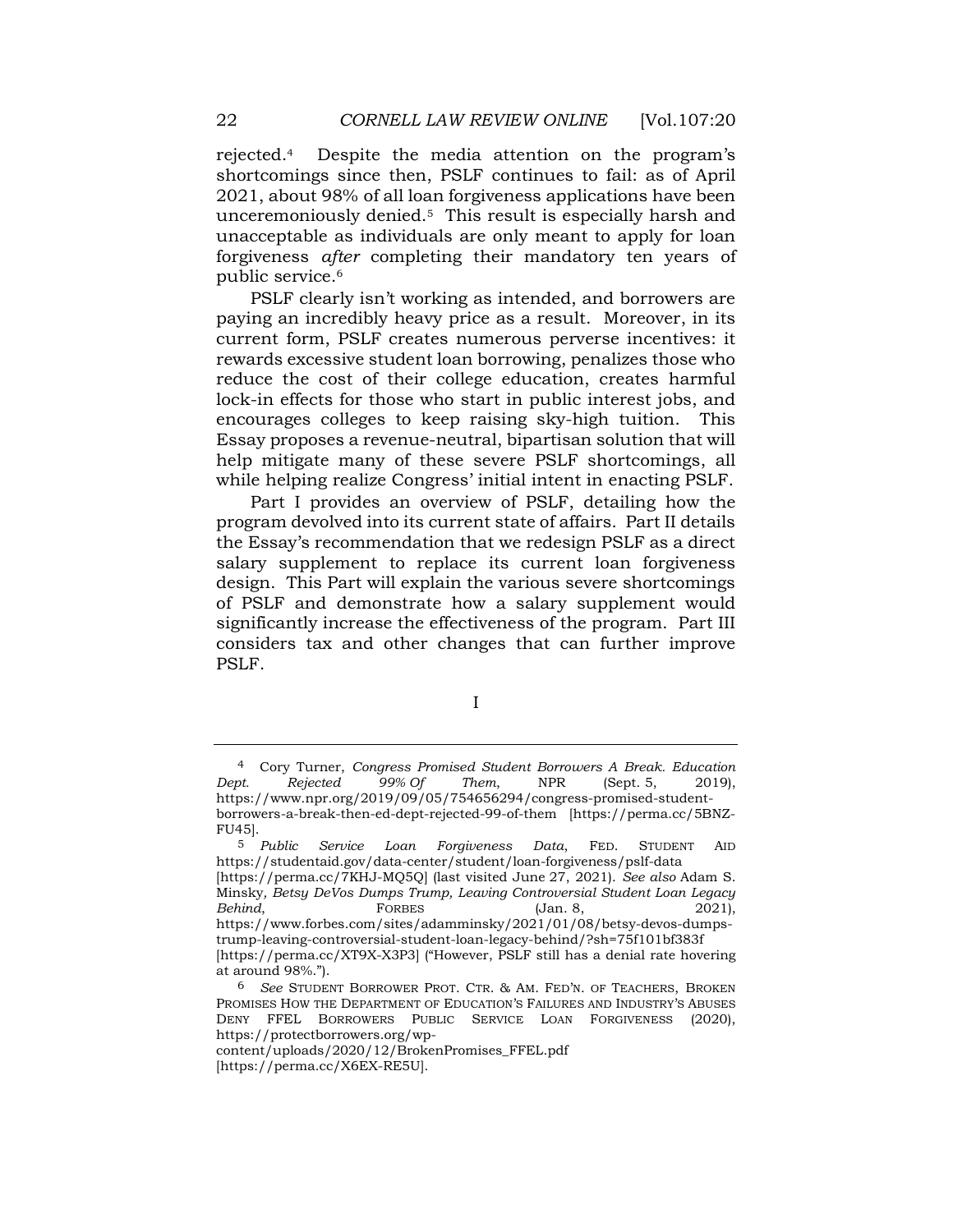### THE PUBLIC SERVICE LOAN FORGIVENESS PROGRAM

As college students and recent graduates know all too well, the price of higher education in the United States is incredibly high.7 Unsurprisingly, the amount of student debt Americans carry is likewise through the roof: current and former students "owe \$1.6 trillion in federal student debt."8 While this unfortunate reality impacts students regardless of career path, the costs of higher education and associated student loan debt are especially problematic for individuals pursuing public interest career paths. Despite the value such public interest jobs provide to society at large, public interest jobs tend to pay significantly less than do their non-public interest counterparts.9 Without student loan assistance, many who pursue public interest jobs would be unable to meet their debt obligations.

Recognizing this situation—and with the hope of encouraging college graduates to pursue careers in public interest—Congress created the Public Service Loan Forgiveness program in 2007.10 The idea was straightforward: work full-time for a qualified public interest employer, and after making 120 on-time monthly loan payments in a qualifying loan repayment program your remaining student loan balance would be forgiven. $11$  Although in general loan forgiveness is considered taxable income under the Internal

<sup>7</sup> See, e.g., Amanda Ripley, Why Is College in America So Expensive?, THE ATLANTIC (Sept. 11, 2018), https://www.theatlantic.com/education/archive/2018/09/why-is-college-so-

expensive-in-america/569884/ [https://perma.cc/AS4K-MBAS]. 8 Josh Mitchell & Eliza Collins, Biden Administration Weighs Forgiving Student Debt by Executive Action, WALL ST. J. (Feb. 4, 2021), https://www.wsj.com/articles/biden-administration-weighs-forgiving-studentdebt-by-executive-action-11612476685 [https://perma.cc/TZ62-M9Y4].

<sup>9</sup> See, e.g., Elizabeth Olson, BigLaw Salary Bumps Exacerbate Public-Interest Pay Gap, BLOOMBERG L. (June 25, 2018), https://news.bloomberglaw.com/uslaw-week/biglaw-salary-bumps-exacerbate-public-interest-pay-gap

<sup>[</sup>https://perma.cc/VH3C-2QKM]; See also Staying on track while giving back, CONSUMER FIN.

PROT. BUREAU (June 2017), https://www.consumerfinance.gov/dataresearch/research-reports/staying-track-while-giving-back-cost-student-loanservicing-breakdowns-people-serving-their-communities/

<sup>[</sup>https://perma.cc/ZK7F-2RGH] (explaining that "many public service fields traditionally offer lower wages").

<sup>10</sup> Cory Turner, Why Public Service Loan Forgiveness Is So Unforgiving, NPR (Oct. 17, 2018), https://www.npr.org/2018/10/17/653853227/the-studentloan-whistleblower [https://perma.cc/3F82-QRUH].

<sup>11</sup> Public Service Loan Forgiveness (PSLF), DEP'T. OF EDUC., https://studentaid.gov/manage-loans/forgiveness-cancellation/public-service [https://perma.cc/S7SN-DVM3] (last visited Feb. 2, 2021).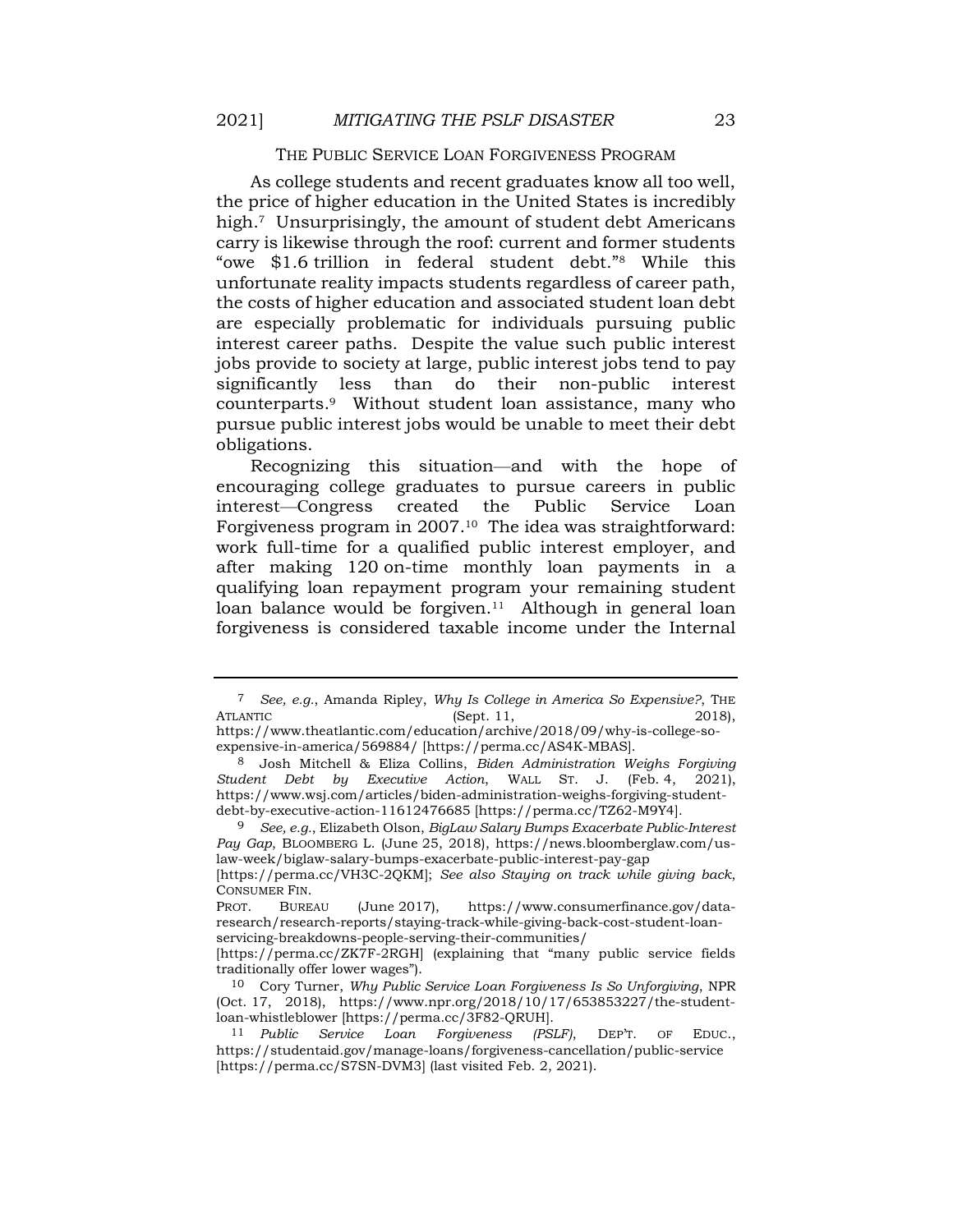Revenue Code,12 PSLF debt cancellation does not constitute taxable income,13 significantly increasing the economic value of the associated loan forgiveness.

Borrowers eventually came to realize that the program was too good to be true. The first wave of applicants for PSLF loan forgiveness had their applications rejected at a rate of 99%.<sup>14</sup> These borrowers generally applied for loan forgiveness after having already completed ten years of public service under the expectation that their loans would be forgiven.<sup>15</sup> Clearly, such rejections were devastating to those who were counting on loan forgiveness. Indeed, as the Washington Post points out, "[t]housands have made borrowing or career decisions based on the promise of loan forgiveness"16 only to find out years later that they may not qualify.

The path to PSLF loan forgiveness contains many potential hurdles, any one of which can prevent an applicant from receiving coveted loan forgiveness. For example, only loans made pursuant to the federal government's William D. Ford Direct Loan Program can be forgiven via PSLF.17 Some loans such as those made pursuant to the Federal Family Education Loan Program (FFELP)—do not themselves qualify for PSLF forgiveness.18 Borrowers can, however, consolidate their FFELP loans into Direct Loans which would then allow them to qualify for PSLF loan forgiveness.<sup>19</sup>

Many borrowers, hoping to take advantage of PSLF, informed their loan servicers of their public interest

being-denied-public-service-loan-forgiveness/ [https://perma.cc/86MW-BM9R].

17 CONSUMER FIN. PROT. BUREAU, supra note 9, at 29.

<sup>12</sup> Topic No. 431 Canceled Debt—Is It Taxable or Not?, INTERNAL REVENUE SERV., https://www.irs.gov/taxtopics/tc431 [https://perma.cc/C72D-VMU9] (last visited Feb. 7, 2021).

<sup>13</sup> Public Service Loan Forgiveness (PSLF), supra note 11.

<sup>14</sup> Turner, supra note 4.

<sup>15</sup> See STUDENT BORROWER PROT. CTR. & AM. FED'N. OF TEACHERS, supra note 6.

<sup>16</sup> Danielle Douglas-Gabriel, Why people are being denied public service loan forgiveness. WASH. POST (Dec. 21, 2018), https://www.washingtonpost.com/education/2018/12/21/why-people-are-

<sup>18</sup> Id.

<sup>19</sup> Id. See also STUDENT BORROWER PROT. CTR. & AM. FED'N. OF TEACHERS, supra note 6. (explaining that "In 2007 when PSLF was created, there were two types of federal student loans—those directly originated by the Department of Education (Direct Loans) and those guaranteed by the federal government but originated by banks and other private-sector creditors through the Federal Family Education Loan Program (FFELP loans). Although a borrower must have a Direct Loan to qualify for PSLF, Congress created a path for all other federal student loan borrowers—including FFEL borrowers—to access PSLF by consolidating their FFELP loans into Direct Loans.").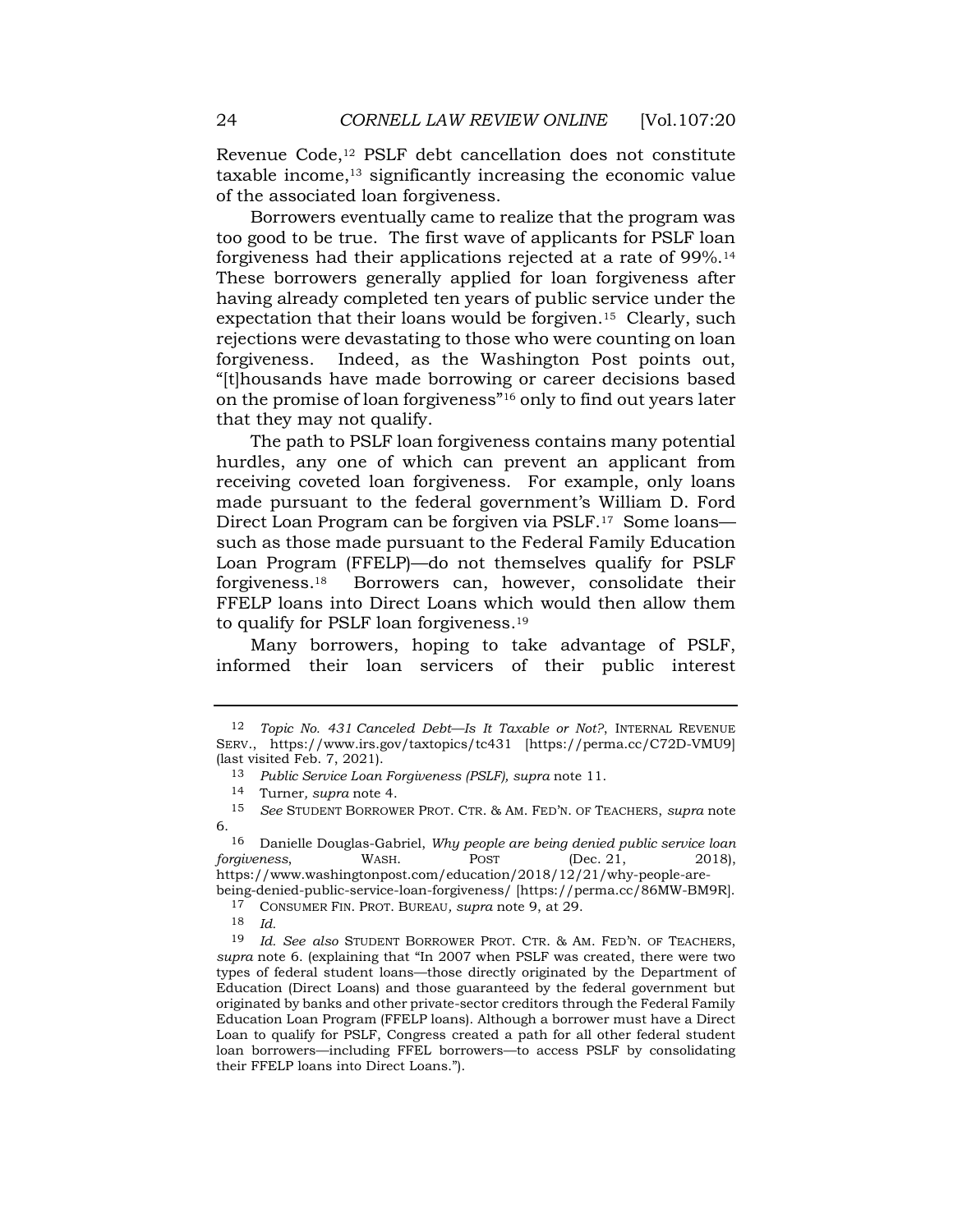employment.20 Loan servicers are in essence intermediaries between the entity that awards the student loan (generally the U.S. Department of Education in the case of federal student loans) and the student borrowers.<sup>21</sup> These loan servicers "administer all aspects of federal student loan repayment, including answering borrowers' questions about the repayment of federal student loans and about available loan forgiveness programs."<sup>22</sup>

While such loan servicers should help borrowers consolidate their loans into Direct Loans once informed that the borrower is pursuing public interest, "borrowers complain that servicers withhold essential information about eligibility for PSLF."23 Often, borrowers leave with the false impression that their loans are eligible for PSLF forgiveness and that each monthly payment is bringing them one month closer to total loan forgiveness.<sup>24</sup> This can go on for years, with borrowers diligently making their requisite payments only to eventually find out that they have made no progress at all. $25$ 

Those who initially took out Direct Loans, or consolidated their ineligible loans into Direct Loans, still face additional obstacles to PSLF success. In order to be eligible for PSLF, borrowers must opt-in to a repayment plan that qualifies for PSLF.26 Generally, only income-driven repayment plans qualify for loan forgiveness.<sup>27</sup> The Department of Education explains that "[a]n income-driven repayment plan sets your monthly student loan payment at an amount that is intended to be affordable based on your income and family size."<sup>28</sup>

There are four income-driven repayment plans currently available: (1) Revised Pay As You Earn Repayment Plan (REPAYE); (2) Pay As You Earn Repayment Plan (PAYE); (3) Income-Based Repayment Plan (IBR); and (4) Income-Contingent Repayment Plan (ICR).29 These plans generally set the required monthly payment amount as equal

<sup>20</sup> CONSUMER FIN. PROT. BUREAU, supra note 9, at 29.

<sup>21</sup> Id. at 28.

<sup>22</sup> Id.

<sup>23</sup> Id. at 29.

<sup>24</sup> Id.

<sup>25</sup> CONSUMER FIN. PROT. BUREAU, supra note 9, at 29.

<sup>26</sup> Id. at 32.

<sup>27</sup> Id.

 $28$  If your federal student loan payments are high compared to your income, you may want to repay your loans under an income-driven repayment plan., DEP'T. OF EDUC., https://studentaid.gov/manage-loans/repayment/plans/incomedriven [https://perma.cc/2AY2-YK3N] (last visited Feb. 9, 2021).

<sup>29</sup> Id.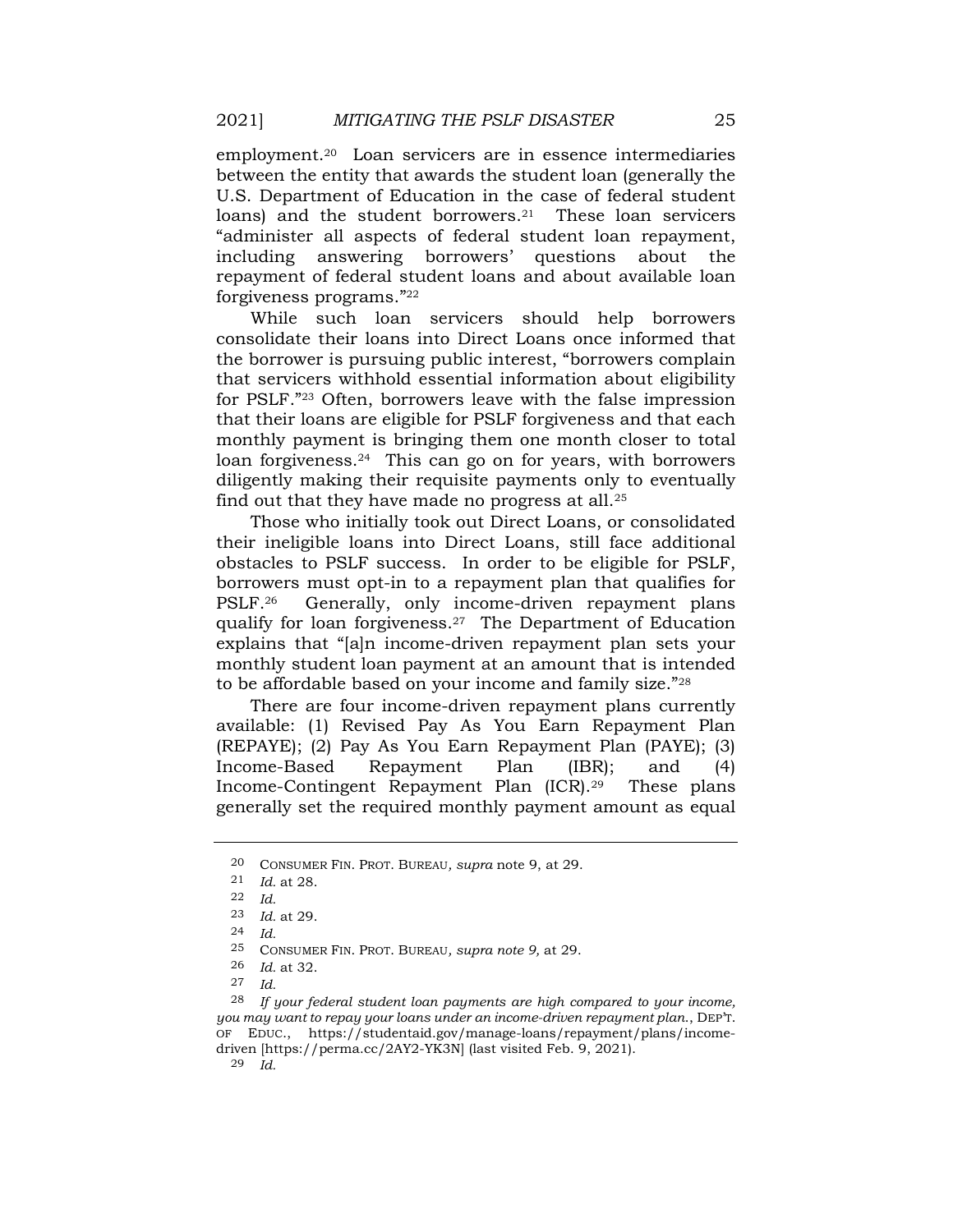to a specified percentage of the borrower's discretionary income.30 Borrowers must apply in order to be enrolled in an income-driven repayment plan.<sup>31</sup>

Unfortunately, borrowers have reported substantial difficulty in complying with this requirement. Some borrowers state that their loan servicers never informed them of PSLF's various requirements, even after the borrowers informed the servicers that they were working in a public interest field.<sup>32</sup> Others specifically notified their loan servicers that they wished to have their loans forgiven via PSLF, yet the loan servicers still enrolled them into a repayment plan that wouldn't qualify for PSLF.<sup>33</sup> Without having enrolled in a qualified repayment plan, these borrowers were making no progress in their path to loan forgiveness.

Following a public outcry and heavy media attention on PSLF's failings, Congress enacted the Temporary Expanded Public Service Loan Forgiveness (TEPSLF) program in 2018.<sup>34</sup> This program was designed to provide relief to one specific subset of those for whom PSLF wasn't helping: those who met all PSLF requirements except that they were enrolled in the wrong repayment plan to qualify for PSLF relief.<sup>35</sup> Congress allocated \$700 million to fund TEPSLF36 in order to provide relief to such borrowers. In contrast to PSLF, the TEPSLF program is temporary in nature and provides relief to borrowers only "on a first-come, first-served basis."<sup>37</sup>

Despite the limited scope of the TEPSLF program—which itself is designed to mitigate only one failing of the larger PSLF program—TEPSLF has been off to a wildly unsuccessful start. Between May 2018 and May 2019, 99% of all TEPSLF applications were rejected.38 Most applications were rejected

33 Id.

<sup>30</sup> Id.

<sup>31</sup> Id.

<sup>32</sup> CONSUMER FIN. PROT. BUREAU, supra note 9, at 33.

<sup>34</sup> Turner, supra note 4.

<sup>35</sup> Jillian Berman, All You Need to Know About Student-Loan Forgiveness, WALL ST. J. (Dec. 16, 2018), https://www.wsj.com/articles/all-you-need-toknow-about-student-loan-forgiveness-11545015840 [https://perma.cc/BF3N-K9TW] ("Congress authorized a temporary expansion of PSLF earlier this year for borrowers who met all of the program's other requirements but were using certain nonqualifying repayment plans."). See also Turner, supra note 4.

<sup>36</sup> U.S. GOV'T ACCOUNTABILITY OFFICE, PUBLIC SERVICE LOAN FORGIVENESS (2019), https://www.gao.gov/assets/gao-19-595.pdf [https://perma.cc/N6ZF-ZGVG].

<sup>37</sup> Id. at 1.

<sup>38</sup> Id. at 11. Although the TEPSLF approval rate has improved slightly recent data shows a rejection rate of about 94%—the vast majority of applicants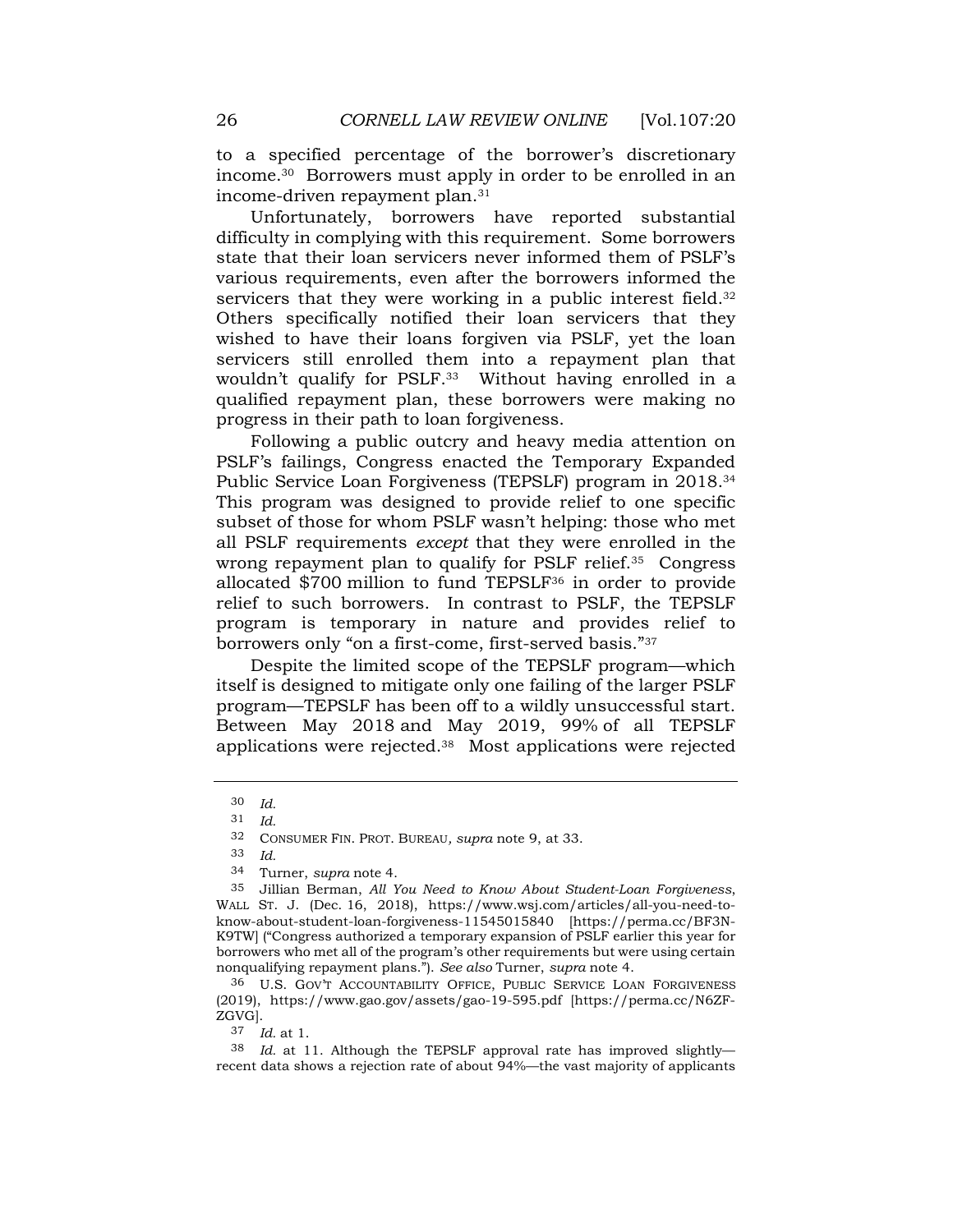because the borrower had not first applied and been rejected by PSLF.39 The Department of Education's initial rules required a prior PSLF rejection as a prerequisite for TEPSLF eligibility.40 Even with the availability of TEPSLF, borrowers face long odds on the road to loan forgiveness.

Clearly, domestic policy with respect to public service loan forgiveness has been failing millions of vulnerable borrowers. It is time to redesign the Public Service Loan Forgiveness program to ensure it meets the needs of our indebted public servants. Given the closely divided nature of our government, it is especially important to consider policy proposals with bipartisan appeal. This Essay's proposal has the potential to obtain buy-in from both Democrats and Republicans, as it maintains the existing cost structure and underlying intent of the PSLF program while significantly improving its design and implementation.

## II

## PSLF REFORM

This Essay proposes a simple, revenue-neutral change to PSLF that will significantly improve the program and mitigate many of its current downsides. Rather than structuring PSLF as a student loan forgiveness program, PSLF should instead be structured to provide direct salary supplements to those who work in public interest jobs and meet the program's other requirements. Importantly, the adoption of this proposal would not require any additional spending; it would simply take the money that is currently spent on PSLF and distribute it in the form of salary supplements instead of distributing it in the form of loan forgiveness.

To illustrate, assume for simplicity that PSLF is projected to provide a total of \$30,000 of student loan forgiveness for each current eligible program participant. Rather than distributing this \$30,000 average to each participant in the form of loan forgiveness at the end of ten years of public service (as would be the case under PSLF as it currently exists), PSLF should instead supplement each worker's salary to the tune of \$3,000 per year for the first 10 years of that worker's public service.<sup>41</sup>

continue to be denied. See also STUDENT BORROWER PROT. CTR. & AM. FED'N. OF TEACHERS, supra note 6, at 8.

<sup>39</sup> STUDENT BORROWER PROT. CTR. & AM. FED'N. OF TEACHERS, supra note 6, at 12–13.

<sup>40</sup> Id. at 7–8.

<sup>&</sup>lt;sup>41</sup> For simplicity, this example ignores considerations such as the time value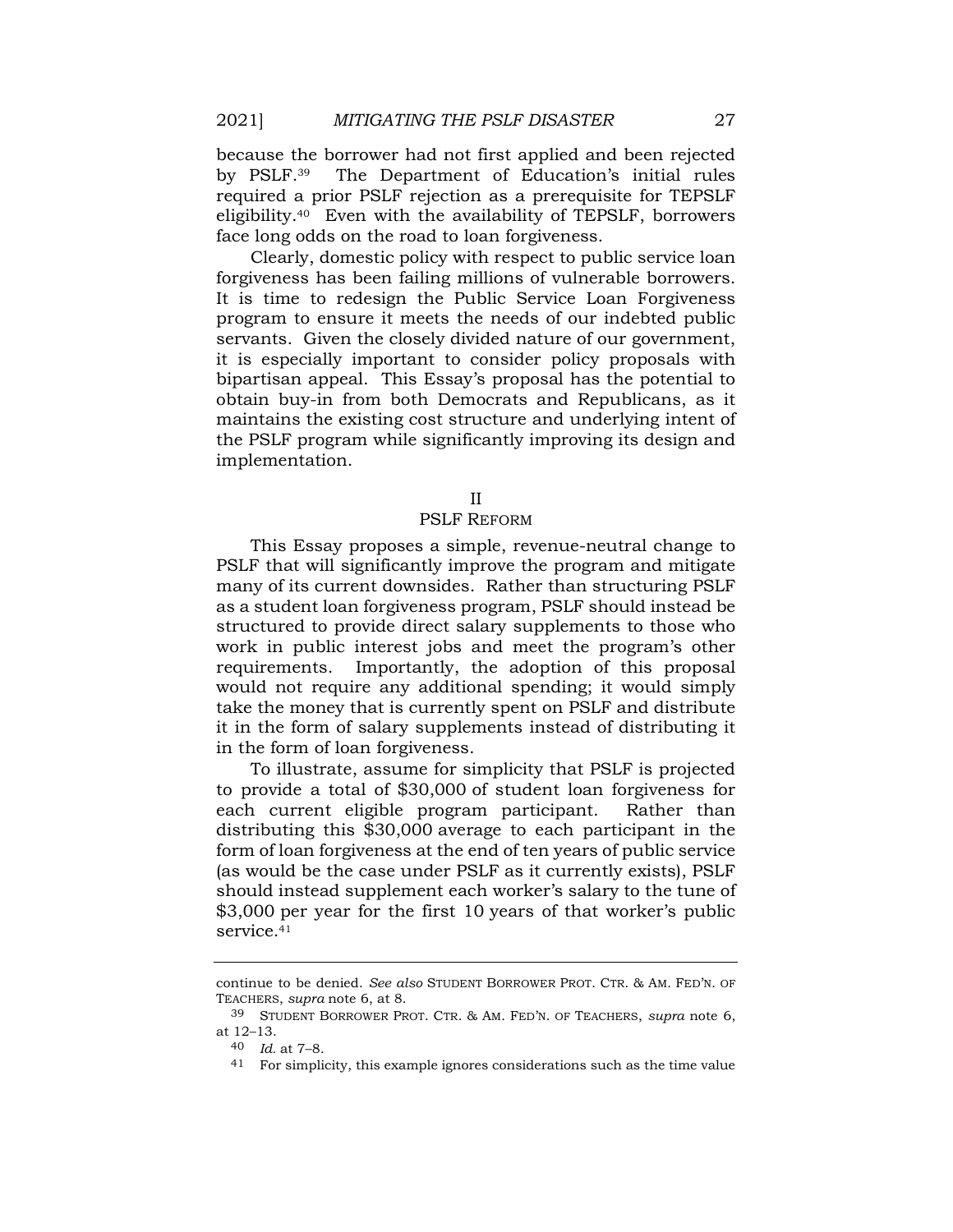Although the change above appears to be inconsequential at first glance, in reality this simple change would significantly improve many aspects of PSLF. Structuring PSLF as a salary supplement would significantly reduce the number of individuals who labor under the false impression that they are eligible for PSLF, only to be turned down after ten years of public service; it would eliminate PSLF's incentivization of excessive college spending and borrowing at the taxpayers' expense; it would reduce the harmful employment lock-in effects PSLF currently creates; it would help encourage more individuals to pursue public interest in line with congressional intent; it would reduce the effectiveness of political interference in the administration of PSLF; and it would eliminate PSLF's contribution to the ever-increasing costs of higher education.

The remainder of this Essay will outline the various problems that PSLF creates and discuss how the Essay's salary supplement proposal would eliminate or at least significantly mitigate many of these problems.

## A. End the Road to Nowhere

The biggest problem with PSLF is the large number of individuals who diligently make payments on their student loans for months and years on end with the expectation of loan forgiveness, before eventually finding out that they were not meeting one or more PSLF requirements. These borrowers mistakenly think they are on the road to loan forgiveness, only to be dealt the devastating news that they had been pursuing a road to nowhere for years.

Consider the experience of Heather Austin. Heather spent more than ten years educating students as a school teacher.<sup>42</sup> She and her husband, Matthew, were eagerly awaiting the day Heather's student loans would be forgiven under the PSLF program.43 Expecting to receive a letter notifying them of loan forgiveness, they instead received a letter informing them that none of their payments over the course of ten years had counted towards their PSLF requirements.<sup>44</sup> Because those

of money and differences in the number of people who would participate in PSLF under this Essay's proposal as compared to the number who currently participate in PSLF. Of course, an actuarial calculation would be necessary before implementing this proposal to determine how large the salary supplement should be to ensure revenue neutrality. Regardless, the Congressional Budget Office should be able to reach such determination without substantial difficulty.

<sup>42</sup> Turner, supra note 4.

<sup>43</sup> Id.

<sup>44</sup> Id.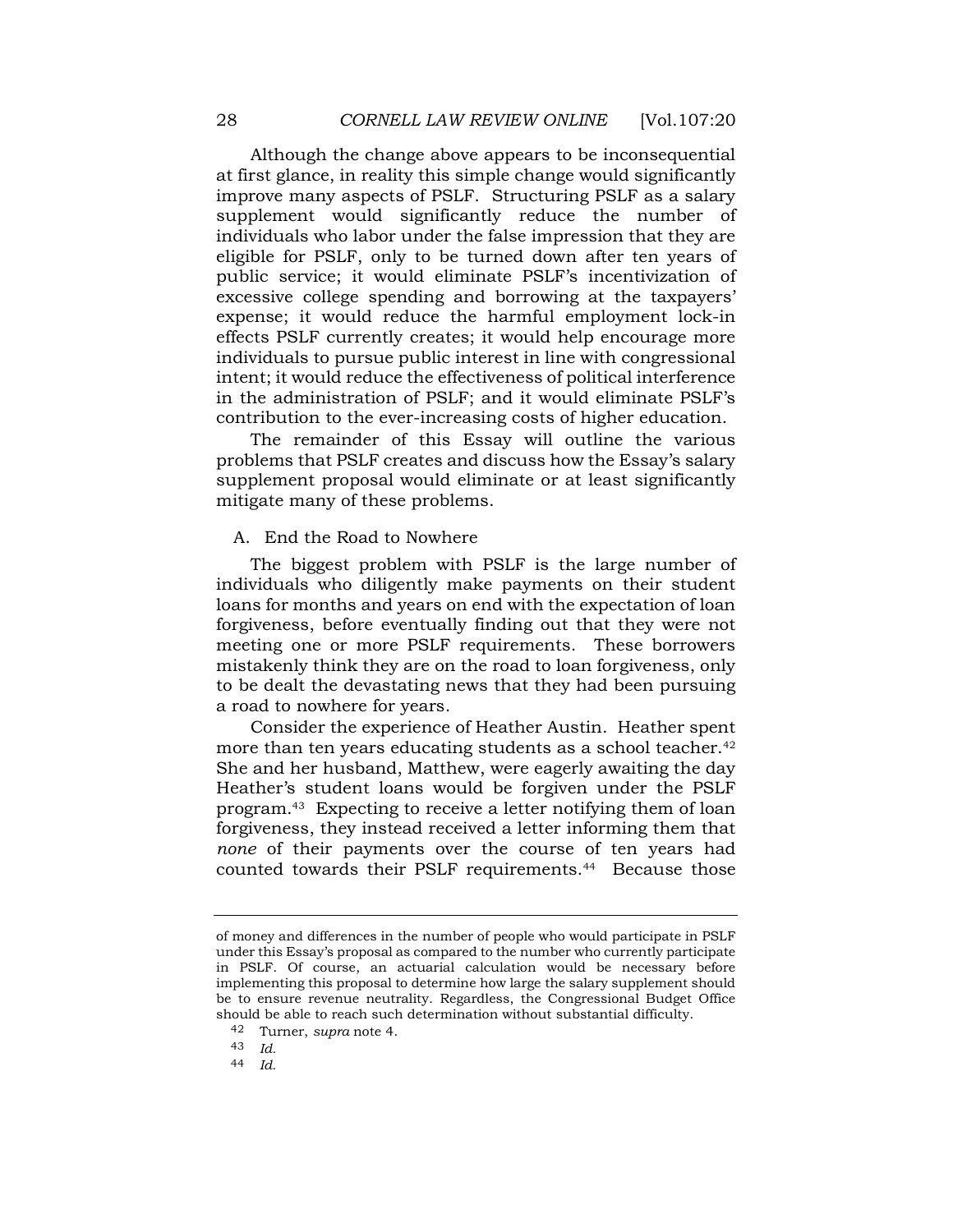payments were made pursuant to an ineligible repayment plan Heather had made no progress towards her goal of loan forgiveness.<sup>45</sup>

Heather was understandably so frustrated with her experience that she chose not to participate in the NPR interview.46 Instead, only Matthew discussed the couple's story.<sup>47</sup> Matthew spoke of how, during Heather's pregnancy, the couple made plans to take a vacation once their child reached the age of ten.<sup>48</sup> They picked that age because that was when the couple projected they would finally be free of student loans thanks to PSLF.<sup>49</sup> Of course, that's not how their story turned out, owing to the way in which PSLF was designed. Matthew described his experience as "Kafkaesque," explaining "[i]t's like we're just stumbling in the darkness."<sup>50</sup>

Imagine instead how Heather and Matthew Austin's story might have turned out differently had PSLF initially been designed in accordance with this Essay's recommendation. Rather than only benefitting from potential loan forgiveness at the conclusion of ten years of public service, PSLF would instead provide a direct salary supplement to eligible borrowers immediately upon the commencement of a public service job. Wishing to obtain such a salary supplement, Heather would presumably have applied for the benefit as soon as she started her teaching job, rather than applying only after ten years of working.

She still would have received a disappointing letter stating that she did not meet the PSLF eligibility requirements, as her repayment plan still would not have qualified. But she would have been made aware of this problem immediately upon the start of her job, rather than at the conclusion of ten years of public service. She could then quickly take mitigating steps to ensure that she is enrolled in the correct, qualifying repayment program by simply applying for the correct repayment plan.

After this quick mishap, Heather would likely have been able to meet the PSLF requirements, and she would benefit from the program with each passing month. At the conclusion of her first ten years of teaching she would have accumulated PSLF's full benefits (instead of being told at the end of ten years

<sup>45</sup> Id.

<sup>46</sup> Id.

<sup>47</sup> Id.

<sup>48</sup> Turner, supra note 4.

<sup>49</sup> Id.

<sup>50</sup> Id.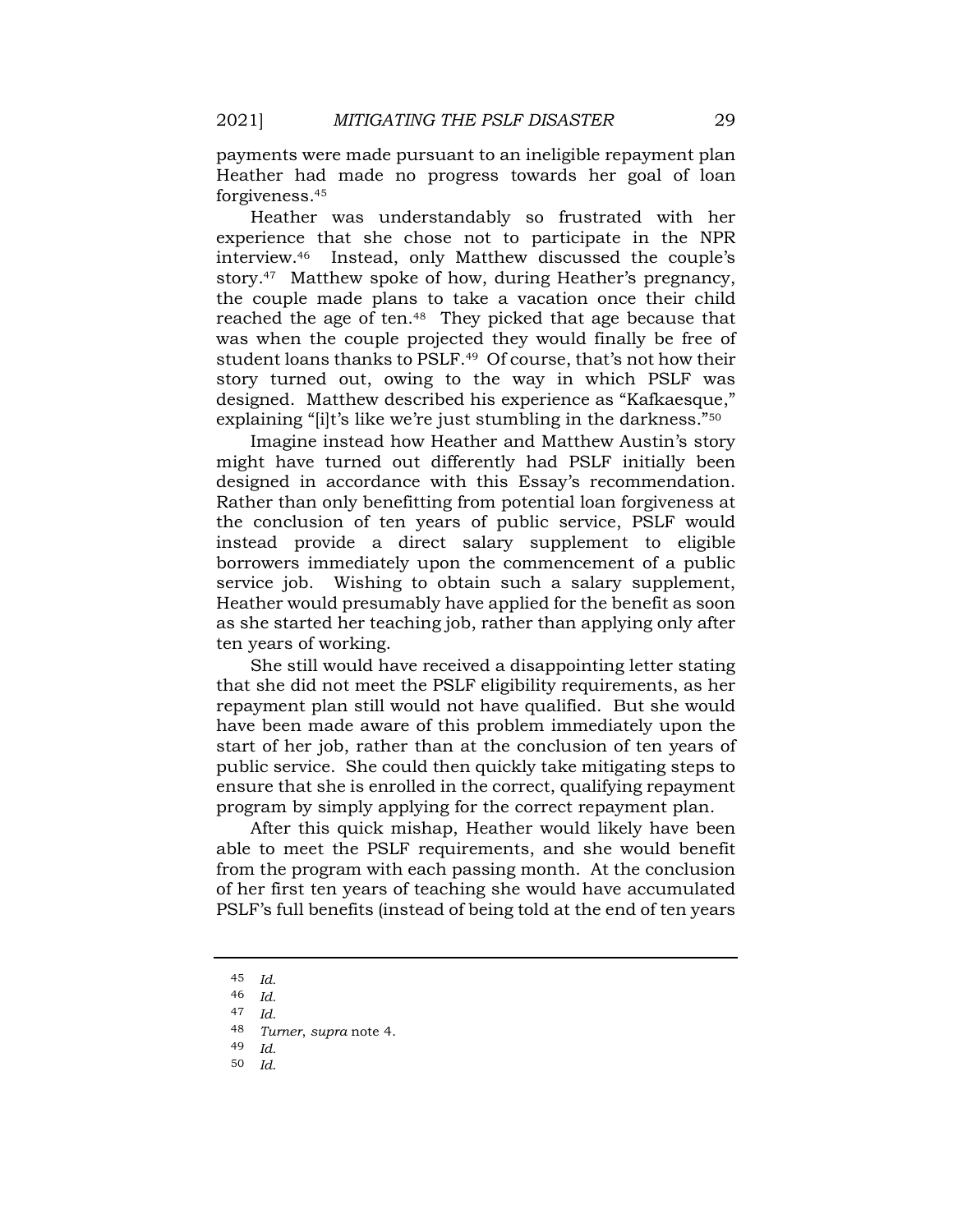that she is ineligible for any benefits at all). Perhaps the couple would even have been able to take their vacation before their child reached age ten, comfortable with spending some discretionary money as they watched their student loan balance go down each month.

Sadly, Heather and Matthew Austin are far from alone in their struggles with PSLF, highlighting the importance of restructuring PSLF in a borrower-friendly manner. Kelly Finlaw, also a schoolteacher, testified as to her experience with PSLF: "I did what I was asked to do. I called. I made my payments on time. I paid every month. I was lied to several times. Directly lied to. In fact, I was told several times to do things that in the end put me in a worse place."<sup>51</sup>

A Washington Post opinion piece describes PSLF's failings as follows:

Over and over again, borrowers report that the companies servicing their loans misinformed them. They weren't told about consolidation plans that would make their loans eligible for relief. Payments were misapplied, knocking them off track without borrowers' knowledge. There were seemingly thousands of ways to get this wrong, and almost no way to get it right.<sup>52</sup>

PSLF's problems also impact our military members. A report by the Consumer Financial Protection Bureau details the experience of one member of the military who was not informed by his loan servicer for years that his loans were not eligible for PSLF.53 The borrower was only notified of the need to consolidate his loans for PSLF eligibility after leaving military service.<sup>54</sup> His progress to loan forgiveness was needlessly set back:

I was told that none of my active military service, including deployments to Afghanistan, would count for PSLF purposes. This is a slap in the face to all Veterans. PSLF is supposed to provide reward those who serve the public. . . . [M]y military service, in which my leg function was sacrificed, did not count for anything [toward PSLF]. This is contrary to the alleged policy for which the PSLF

<sup>51</sup> Helaine Olen, Opinion, What Betsy DeVos did to the public service debt forgiveness program isn't 'regrettable.' It's wrong., WASH. POST (Sept. 20, 2019), https://www.washingtonpost.com/opinions/2019/09/20/what-betsy-devosdid-public-service-debt-forgiveness-program-isnt-regrettable-its-wrong/ [https://perma.cc/C3GP-9KDD].

<sup>52</sup> Id.

<sup>53</sup> CONSUMER FIN. PROT. BUREAU, supra note 9, at 30.

<sup>54</sup> Id.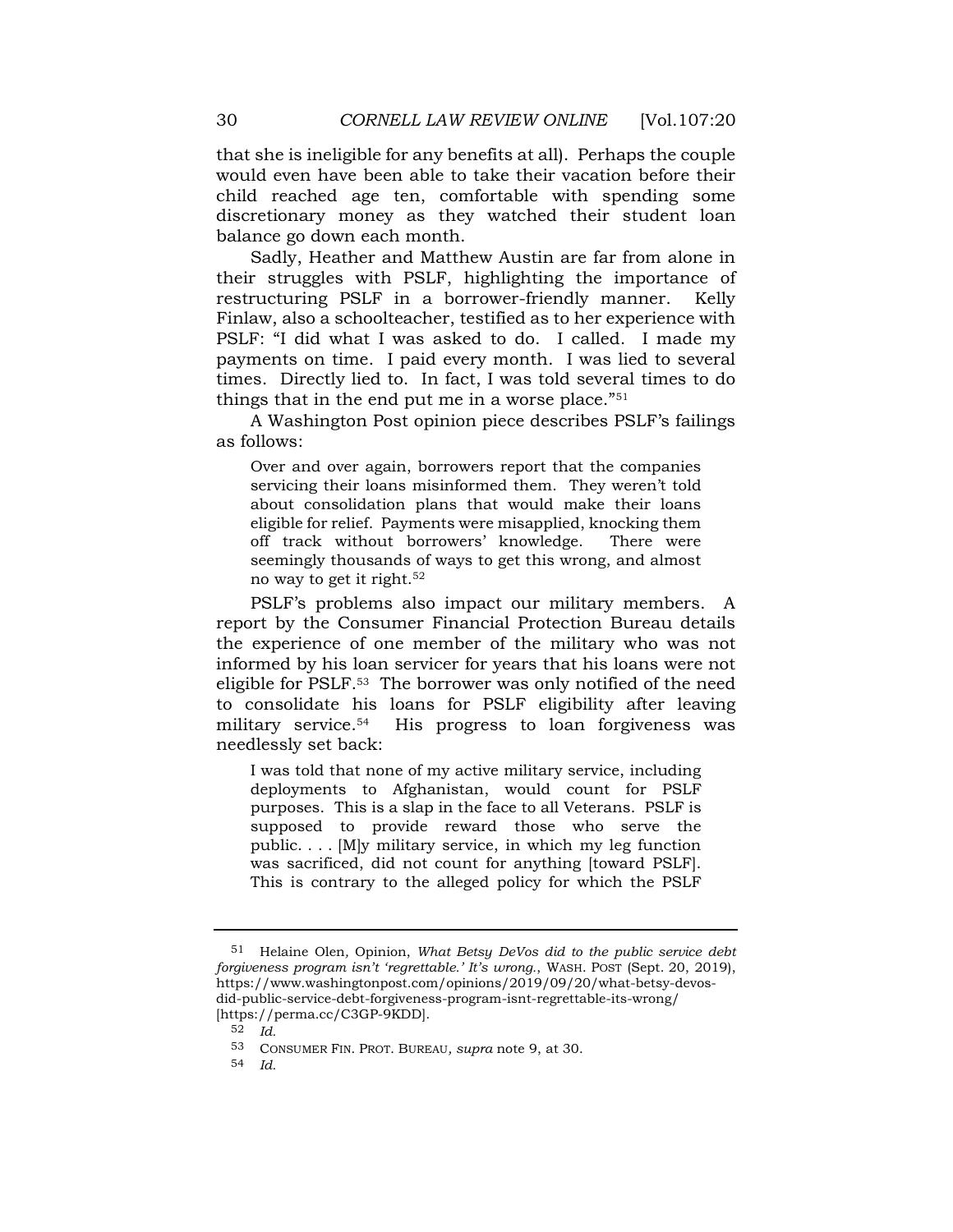program was created and it is insulting.<sup>55</sup>

Structuring PSLF as a monthly salary supplement would ensure that borrowers receive immediate feedback as to whether or not they are fully compliant with all PSLF requirements. No longer would borrowers labor for months, years, or even a decade under the misimpression that they are making progress towards loan forgiveness. Borrowers who are not fully compliant will have the knowledge, opportunity, and incentive to take corrective action, which they will often be able to take without significantly setting back their progress towards loan forgiveness.

Designing a loan forgiveness program that creates such borrower incentives is especially important considering the incentives the loan servicers currently have with respect to the PSLF program. While there are several loan servicers that the Department of Education uses,<sup>56</sup> only one—the Pennsylvania Higher Education Assistance Agency—is the designated loan servicer for borrowers aiming to take advantage of PSLF.<sup>57</sup> Consider the conflict of interest this creates when a borrower expresses an interest in pursuing PSLF, as highlighted in a U.S. Government Accountability Office (GAO) report:

In addition, consolidations can help make borrowers eligible for debt relief programs such as Public Service Loan Forgiveness (PSLF), and all loans that Education certifies for PSLF are transferred to one servicer. Because servicers are not compensated for their loss when a loan is transferred, in effect, they are paid less than if they were able to keep all of their assigned loans. Education officials acknowledged that the lack of compensation for transferred loans could be a disincentive for servicers to counsel borrowers about loan consolidation and PSLF. They said that they believe their oversight efforts discourage servicers from acting on this potential disincentive. They also said they do not currently account for any transfers in servicer compensation because it is complicated to include them when they affect a relatively small portion of the overall loan portfolio. Education officials said they want to keep the performance metrics and related compensation simple and straightforward.<sup>58</sup>

<sup>55</sup> Id. at 30-31.

<sup>56</sup> For a list of current loan servicers, see Who's My Student Loan Servicer?, U.S. DEP'T. OF EDUC., https://studentaid.gov/manageloans/repayment/servicers [https://perma.cc/Q6NA-SK67] (last visited Feb. 20, 2021).

<sup>57</sup> CONSUMER FIN. PROT. BUREAU, supra note 9, at 28.

<sup>58</sup> U.S. GOV'T ACCOUNTABILITY OFFICE, FEDERAL STUDENT LOANS EDUCATION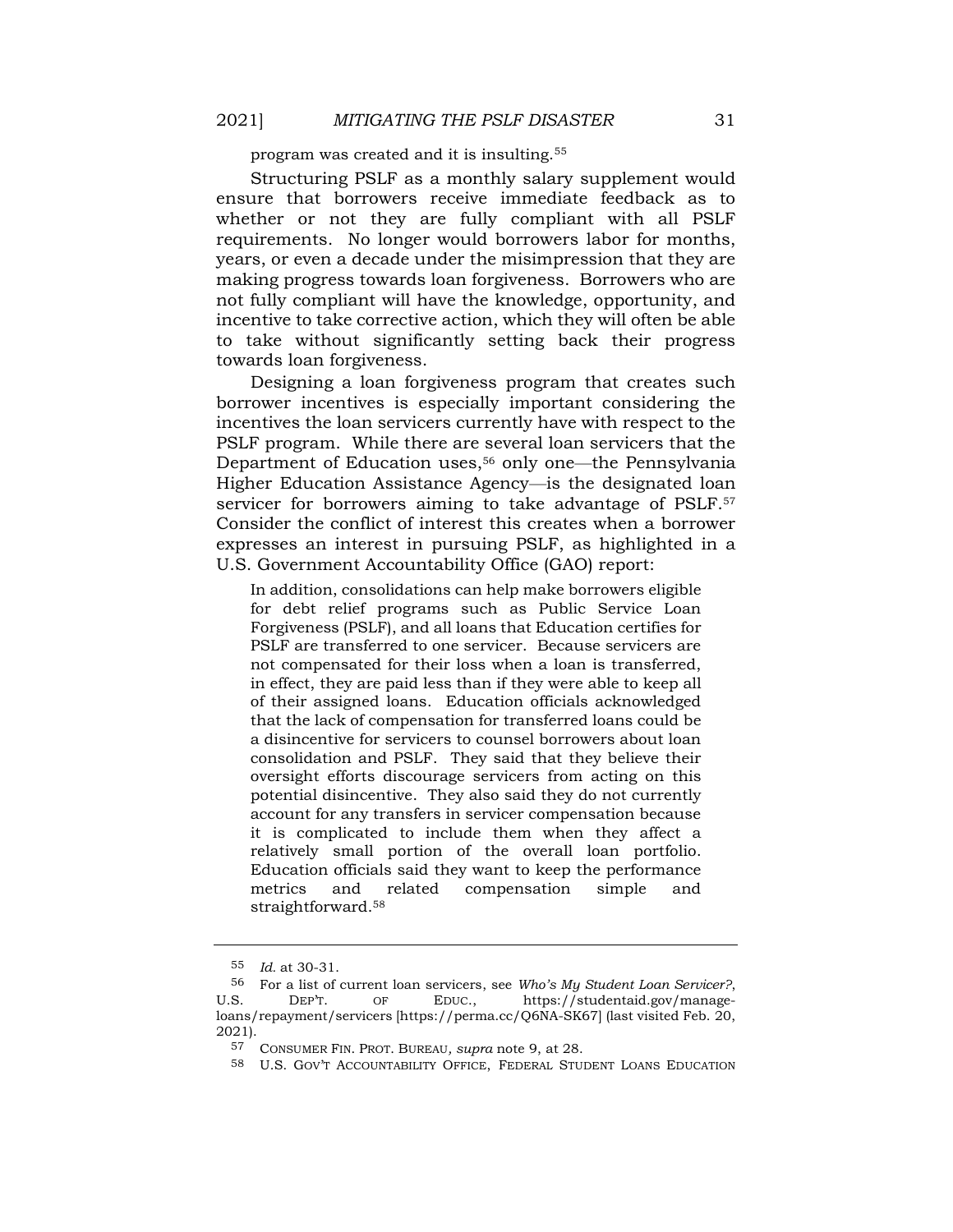A cynic would suggest that student loan servicers purposefully thwart borrowers' pursuit of loan forgiveness under PSLF by making it more difficult for borrowers to both understand PSLF requirements and take steps to maintain eligibility. Even without ascribing such malevolent behavior to loan servicers, individuals and entities alike obviously respond to incentive structures, and the above-described incentive structure certainly does not encourage servicers to help borrowers in their pursuit of PSLF. Regardless of the ascribed reason, borrowers can end up owing "thousands of dollars that they might otherwise never have had to pay"59 as a result of delays in meeting the various PSLF requirements. There is also good reason to doubt that the Department of Education effectively manages the conflict referenced above give the government's difficulty in effectively administering PSLF in general.

Currently, with many borrowers only applying for PSLF eligibility after ten years of service, the loan servicers' incentives may be stronger than any countervailing borrower incentives to enroll in PSLF. Under this Essay's proposal, however, with borrowers fully informed that they are not compliant with PSLF early in their careers, they will have every incentive to ensure PSLF eligibility. This would make it significantly more likely that borrowers will insist on being enrolled in PSLF-eligible plans.

B. Reduce Political Interference in the Administration of PSLF

Some have argued that PSLF's failings can be attributed to political interference in the administration of the program.<sup>60</sup> Structuring PSLF as a salary supplement would reduce the effectiveness of any potential future political interference, helping borrowers who would otherwise be vulnerable to the whims of future presidential administrations.

One commentator argues that the Trump Administration intentionally caused PSLF to fail:

"Secretary DeVos may have failed year after year to kill this

COULD IMPROVE DIRECT LOAN PROGRAM CUSTOMER SERVICE AND OVERSIGHT 23–24 (2016), https://www.gao.gov/products/GAO-16-523 [https://perma.cc/K4TG-PXLJ].

<sup>59</sup> CONSUMER FIN. PROT. BUREAU, supra note 9, at 41.

<sup>60</sup> See, e.g., Devos To Defend Indefensible Budget That Kills Public Service Loan Forgiveness Program, ALLIED PROGRESS (Feb. 28, 2020), https://alliedprogress.org/news/devos-to-defend-indefensible-budget-thatkills-public-service-loan-forgiveness-program/ [https://perma.cc/8S5L-67N3].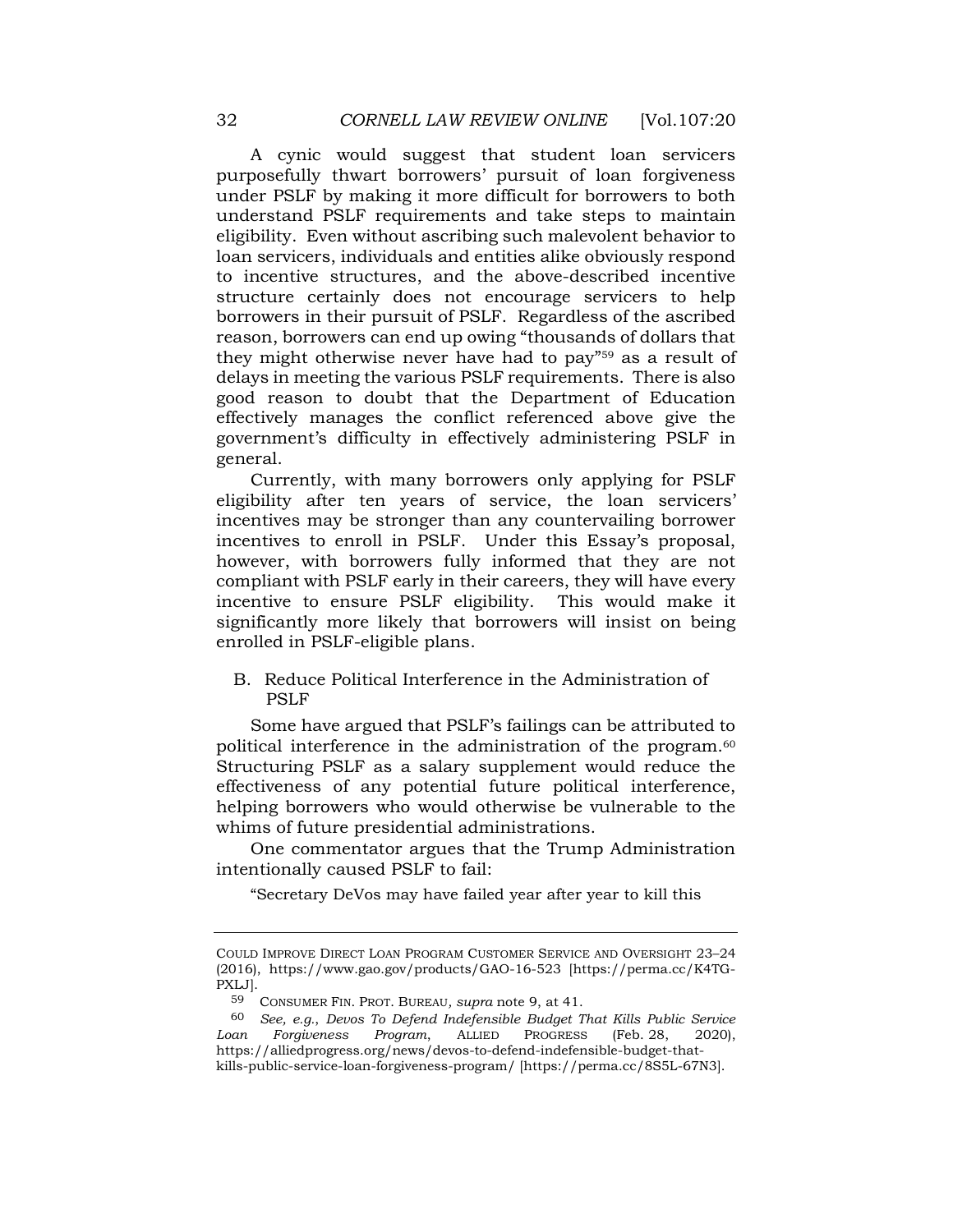bipartisan loan forgiveness program, but that hasn't stopped her from making it as hard as possible for public service professionals to qualify for it," said Derek Martin, director of Allied Progress. "The Trump administration has no good excuse for denying these hard-working public servants the relief they deserve for their sacrifices, but following the money reveals why they're doing it.  $\cdot$ . "<sup>61</sup>

In a more measured piece, the Los Angeles Times' Editorial Board suggests political considerations as a possible reason as to why PSLF has been so unsuccessful.<sup>62</sup>

While there does not appear to be substantial direct evidence that the Department of Education under President Trump intentionally interfered in the administration of PSLF for political reasons (and the adjudication of whether it did is not necessary for this Essay), the Trump Administration has certainly indicated that it does not support PSLF. The Trump Administration's budget included the complete elimination of the PSLF program.63 Former United States Secretary of Education Betsy DeVos stated:

The administration feels that incentivizing one type of work and one type of job over another is not called for. And we have a demand in our over 7 million jobs going unfilled today, and favoring one type of pursuit over another type of pursuit philosophically doesn't line up with where we are.<sup>64</sup>

Imagine a future presidential administration that has similar objections to PSLF combined with a willingness to interfere with the honest implementation of the program. Since the law is poorly drafted, $65$  there would likely be significant opportunity for a hostile administration to make it difficult for borrowers to achieve loan forgiveness. As one way

<sup>61</sup> Id.

<sup>62</sup> Editorial, Why is it so hard for Betsy DeVos to provide debt relief and loan forgiveness to students?, L. A. TIMES (Jan. 2, 2020), https://www.latimes.com/opinion/story/2020-01-02/betsy-devos-debt-reliefloan-forgiveness-students [https://perma.cc/ZN9L-NWVG] ("There's nothing new or surprising about DeVos slow-walking or trying to undo policies laid down by the previous administration, but she has lost round after round in court after she bungled the required procedures for changing the Obama-era rule.").

<sup>63</sup> Paul Blest, Trump's Budget Cuts Could Saddle Students With Billions More in Debt, VICE NEWS (Feb. 11, 2020), https://www.vice.com/en/article/m7q37x/trumps-budget-cuts-could-saddlestudents-with-billions-more-in-debt [https://perma.cc/4RRM-AVD8].

<sup>64</sup> Zack Friedman, DeVos: Here's Why We Want To End Student Loan Forgiveness Program, FORBES (Mar. 8, 2020), https://www.forbes.com/sites/zackfriedman/2020/03/07/student-loansforgiveness-devos/?sh=63465b79184c [https://perma.cc/2MXN-3JMT].

<sup>65</sup> Hackman, supra note 3.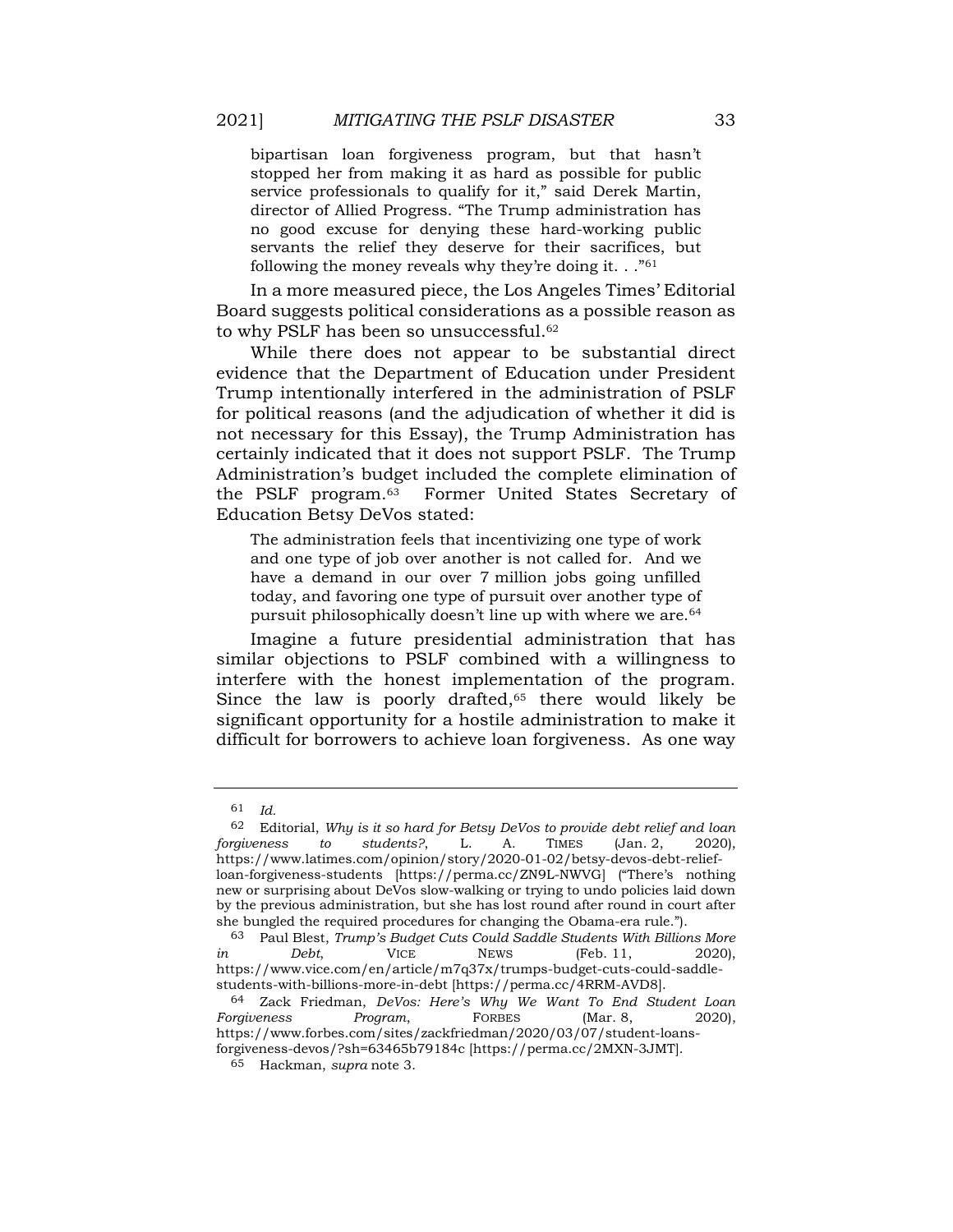of interfering, an administration could change the Department of Education's interpretation of what qualifies as an eligible public service job.

In fact, this was the very basis of a recent lawsuit by the American Bar Association ("ABA") against the Department of Education.66 ABA alleged that the Department of Education first designated certain employment as eligible for PSLF, only to later renege after years.67 Of course, this left borrowers who had relied on the Department of Education's earlier assurances with a substantial amount of uncertainty as to whether they would achieve loan forgiveness. While any similar future administrative actions can likewise be challenged in court, the legal process is long, difficult, and expensive, with no guarantee of success. Keep in mind that even without any active hostility, almost all PSLF applications have been denied. An administration that is motivated by philosophical disagreements with PSLF would likely have ample opportunity to interfere with borrowers' ability to achieve loan forgiveness.

Consider a borrower who has completed nine years of qualifying, timely loan repayments pursuant to PSLF and is looking forward to finally achieving loan forgiveness. The above-described new administration is elected and, motivated by its anti-PSLF ideology, denies that the borrower has actually met the program's requirements. The borrower will have received no benefits under PSLF and would be at risk of never receiving any benefits, as currently benefits are only finally approved and distributed upon the completion of ten years of service.

If, instead, the salary supplement advocated for in this Essay were in effect, the borrower would have already received nine years of salary supplements before the hostile administration took over. When the new administration takes over and denies the borrower continuing benefits, all that is at risk is the final one year of PSLF payments remaining. The borrower could, of course, still challenge the administration's determination with respect to her last year of PSLF payments.

<sup>66</sup> ABA, Education Department settle student loan forgiveness case, AM. BAR ASS'N. (Feb. 19, 2020), https://www.americanbar.org/news/abanews/abanews-archives/2020/02/aba—education-department-settle-student-loanforgiveness-case/ [https://perma.cc/HJ29-R8FF].

<sup>67</sup> Id. ("The ABA claimed that the department and its contractor, FedLoan Servicing, hurt employees of some nonprofit groups by initially telling them they qualified for loan forgiveness, then reneged on those promises years later. Kelly agreed, ruling that the Education Department's rule changes had 'an immediate and significant impact on their ability to plan their careers and finances.").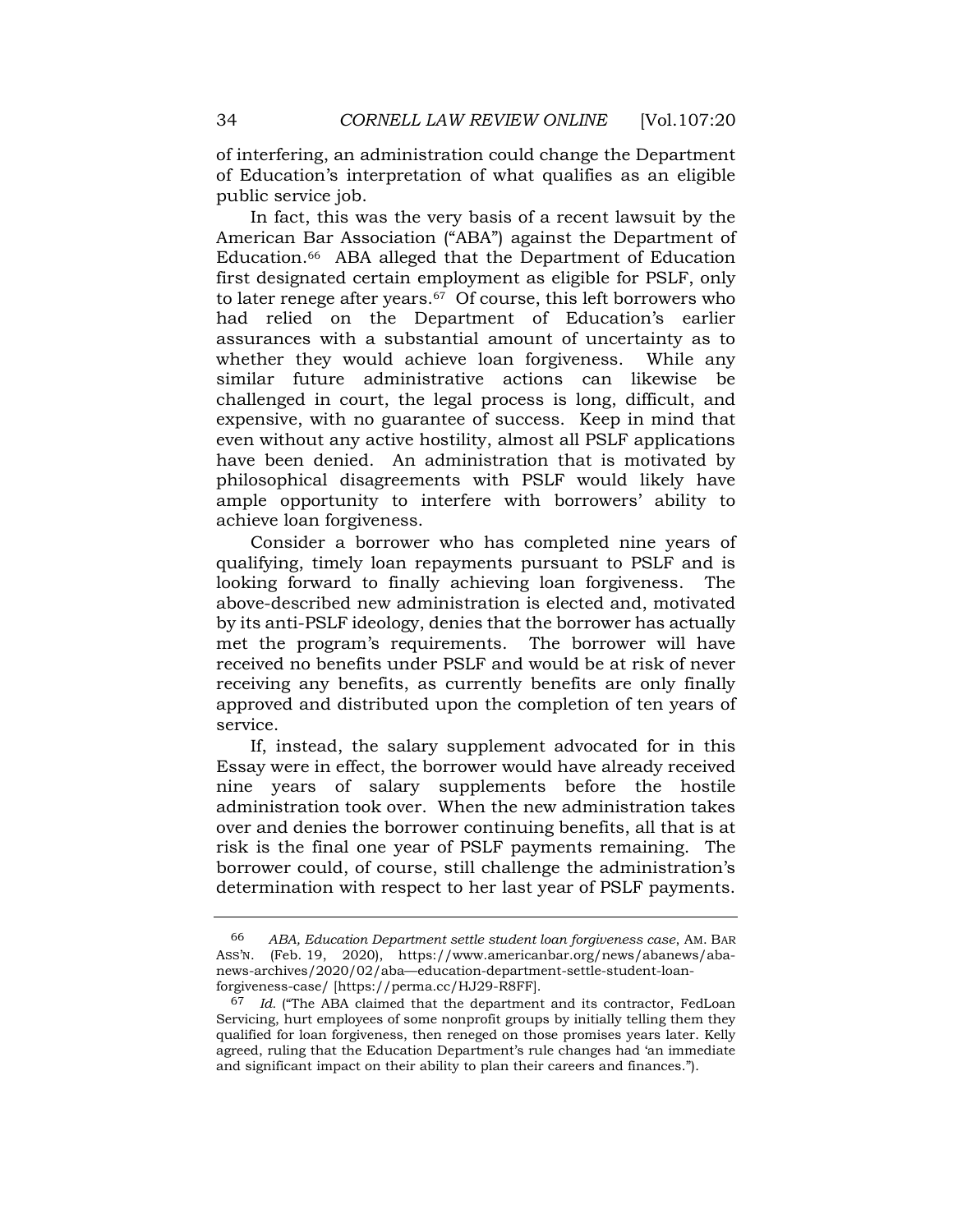But she is assured to receive at least 90% of the benefits promised to her, instead of worrying about possibly receiving 0% of benefits as would be possible under the current loan forgiveness structure of PSLF.

Additionally, having received a salary supplement for nine years would likely be helpful for the borrower in litigation. The salary supplement would constitute direct evidence that previous administrations had found the borrower to be fully complying with the various PSLF requirements, making it more difficult for a future administration to argue that the borrower had not been complying. Structuring PSLF as a salary supplement would help insulate borrowers from the threat of future administrative hostility.

C. End the Incentive to Borrow Excessively for College

A major problem with PSLF is its incentivization of excessive college spending at the taxpayer's expense. Those who enter college with the plan of pursuing PSLF will not be particularly cost-sensitive when deciding in which college to enroll. The monthly payments borrowers make during PSLF are income-based; the payments are based not on the total loan balance outstanding, but rather on the borrower's income at the time of repayment.<sup>68</sup> Once the borrower meets all PSLF eligibility requirements, the borrower will (at least theoretically) achieve full loan forgiveness. There is currently no limitation on the maximum amount of loan forgiveness a borrower can obtain under PSLF.<sup>69</sup>

In the ordinary course, with college students responsible for the charges associated with college attendance, students consider price as one of the primary factors in choosing their colleges.70 For students who know that they are pursuing PSLF, however, there is no reason to be price sensitive. The

<sup>68</sup> See supra notes 25–30 and accompanying text.

<sup>69</sup> CONG. BUDGET OFFICE, REDUCE OR ELIMINATE PUBLIC SERVICE LOAN FORGIVENESS (2020), https://www.cbo.gov/budget-options/56822 [https://perma.cc/W8MB-CKZ2] ("Neither IDR plans nor the PSLF program impose a limit on the amount of debt that can be forgiven.").

<sup>70</sup> Allison Pohle, The Coronavirus Pandemic Is Making College Students Question the Price of Their Education, WALL ST. J. (Aug. 28, 2020), https://www.wsj.com/articles/the-coronavirus-pandemic-is-making-collegestudents-question-the-price-of-their-education-11598619781

<sup>[</sup>https://perma.cc/C3FY-2Y43] ("While students consistently make their college decisions based on the academic reputation of the school, cost and job opportunities for graduates, according to the annual Freshman Survey from the Higher Education Research Institute at the University of California Los Angeles, life outside of the classroom has become more critical in the decision-making process.").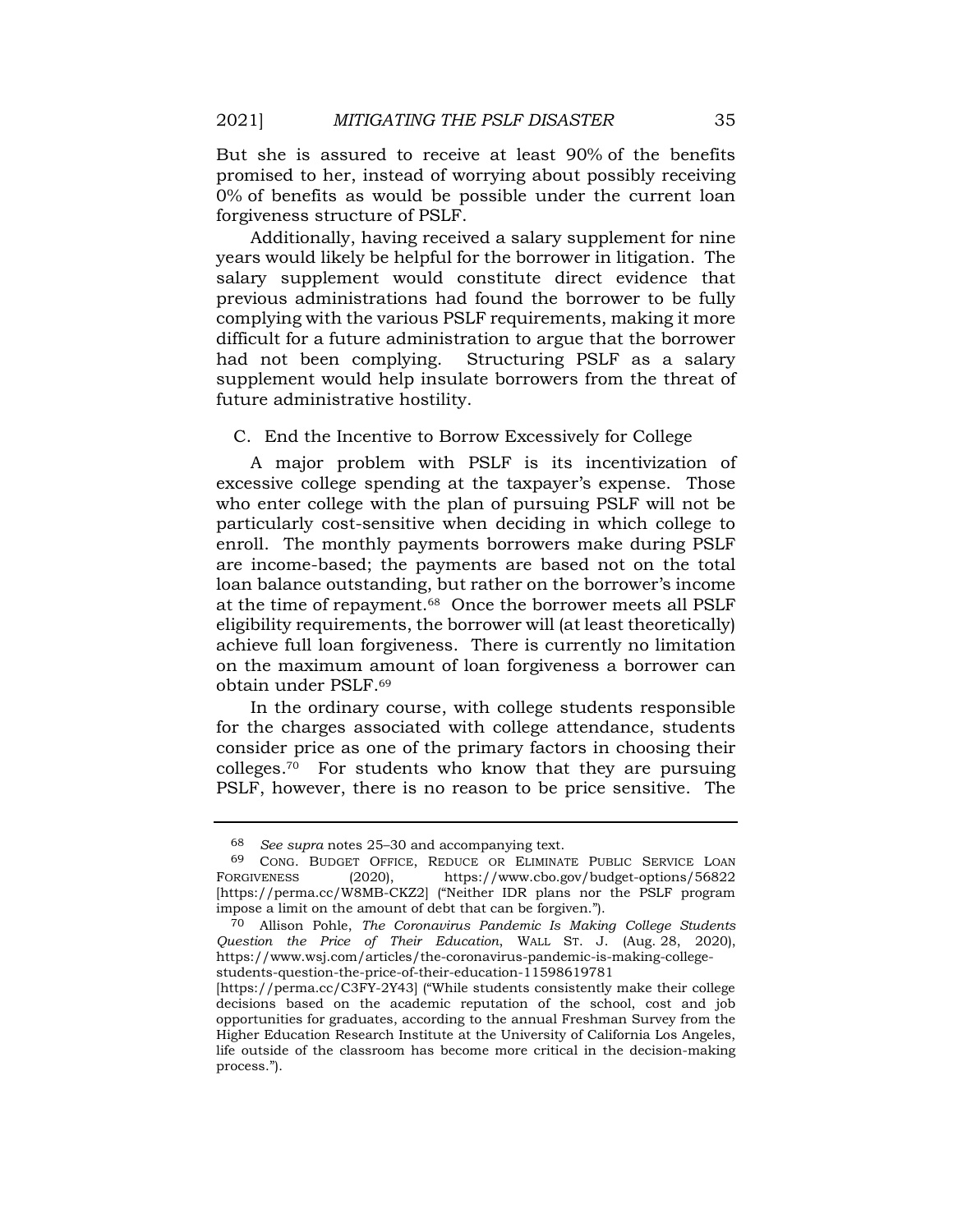additional costs associated with enrolling in the most expensive college option available will not be borne by the student borrower. Rather, once the student completes the required ten years of public service, the United States taxpayers step in to relieve the student of the student's entire debt load.

Of course, the problem with this is not that the student receives financial assistance with their student debt—after all, helping students with their student loans is the entire purpose of PSLF. Rather, the problem is that PSLF encourages and rewards those who spend as much money as possible on their college education, even if the additional amounts spent are in no way justified by the incremental value of the more expensive college options. For those confident that they will achieve PSLF loan forgiveness, it can be perfectly economically rational to pay another \$10,000 per year in college tuition even if such additional spending will only provide the student with \$1,000 per year in additional value. This is especially troubling because, according to the director for education and skills at the Organization for Economic Cooperation and Development, "Spending per student is exorbitant, and it has virtually no relationship to the value that students could possibly get in exchange."71 Meanwhile, the American taxpayer is on the hook for all additional amounts spent.

This Essay's salary supplement proposal would eliminate such poor incentives, leading students to make more efficient, price-sensitive college enrollment decisions and ensuring that the American taxpayer will no longer bear the burden of excessive student loan borrowing. The salary supplement proposed in the Essay is a flat rate benefit—no matter how much the student has borrowed, the salary supplement remains the same.

Students considering paying additional money for a more expensive college option will do so only if the perceived benefits of the more expensive option justify the increased cost. While currently the amount of PSLF loan forgiveness one receives rises as one's student loan balance upon graduation rises, a salary supplement would ensure that all participants receive the same benefit amount irrespective of loan amount. Students would thus have every incentive to reduce their college costs, willing to pay more only if the added costs for the more expensive college option are justified by the added benefits. The American taxpayer will no longer be required to

<sup>71</sup> Ripley, supra note 7.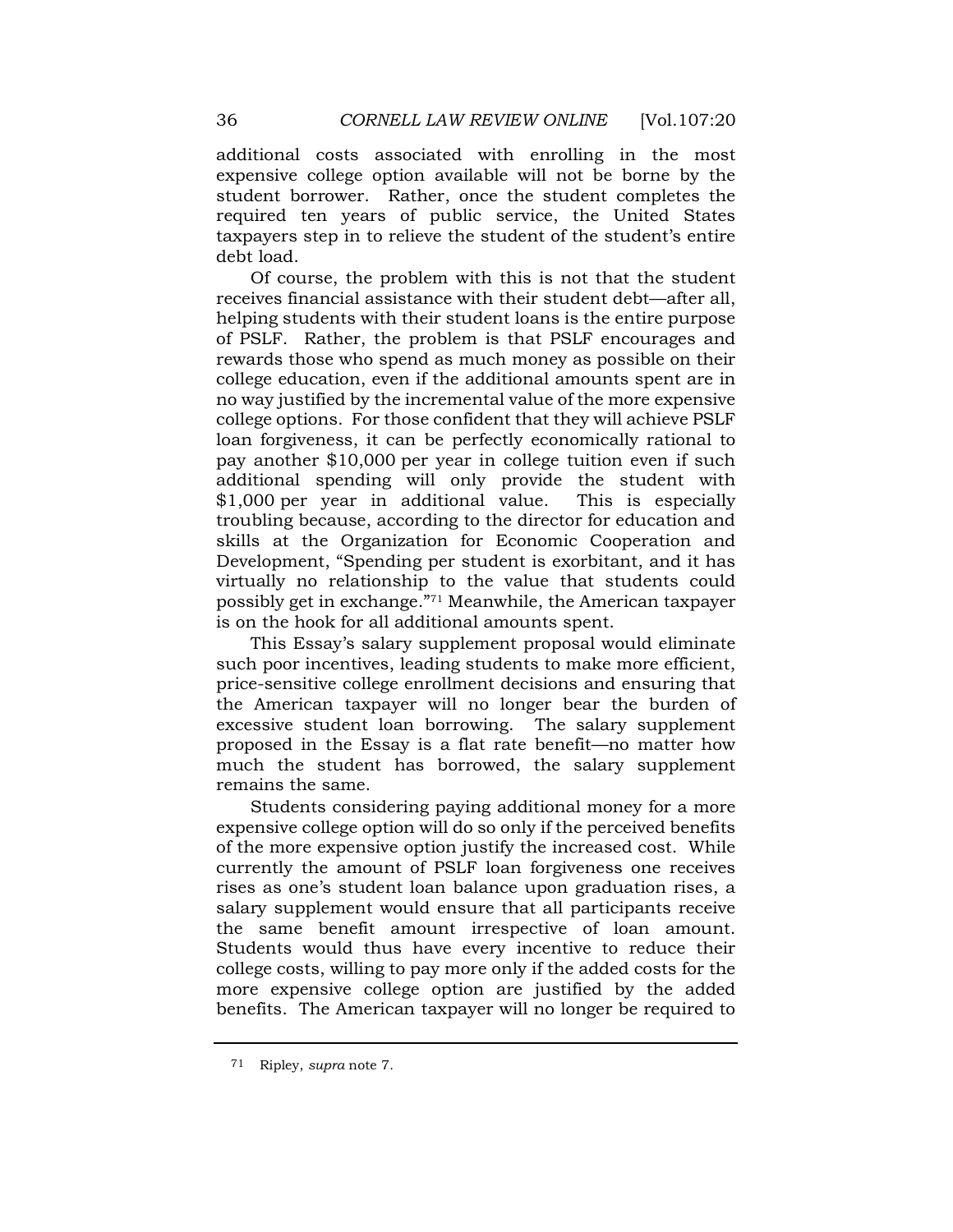subsidize and encourage unjustified student borrowing, and PSLF's benefits will no longer be disproportionately allocated to heavy student loan borrowers.

Aside from the above disadvantages, incentivizing students to spend as much as possible on college can have other spillover effects. When one class of college enrollees is not impacted by a college's decision to increase its tuition, it is easier for the college to raise tuition across the board for all enrollees. While there are many factors that contribute to the high cost of college education in the United States,<sup>72</sup> the unlimited loan forgiveness that is associated with PSLF may be one factor that contributes to rising tuition.73 Structuring PSLF as a salary supplement will eliminate the incentive the program currently provides to spend excessively on college.

D. More Effectively Encourage Individuals to Pursue Public Service

While Congress created PSLF to encourage college graduates to pursue public service and reward those who do so, PSLF's design means that some college graduates have no program incentive to pursue public service. As discussed in the previous subpart, the amount of PSLF benefits a graduate can expect to receive depends on the amount of student loans the borrower has. In addition to incentivizing excessive borrowing for those who know they wish to pursue PSLF when they enroll in college, this also means that those who graduate with minimal loans will not be incentivized to pursue public service. For those with a low enough student loan balance relative to expected salary, PSLF does not provide any benefits at all.

Consider a college student who chooses to attend a local community college for two years while continuing to live at home with her parents. The student works throughout part-time and completes her associate's degree with minimal debt. The student then attends a low-cost institution to obtain her bachelor's degree, graduating with a total debt load of only

<sup>72</sup> See id.

<sup>73</sup> See, e.g., Erica L. Green, Luke Broadwater & Stacy Cowley, Student Loan Cancellation Sets Up Clash Between Biden and the Left, N.Y. TIMES (Dec. 10, 2020), https://www.nytimes.com/2020/12/10/us/politics/biden-studentloans.html [https://perma.cc/5EZL-79JP] ("Without a parallel effort to curb tuition growth, one-time debt relief could actually lead to more higher-education debt in the future as students take on larger loans, hoping the government would at some point wipe them clean, a 'moral hazard' that often accompanies one-time interventions.").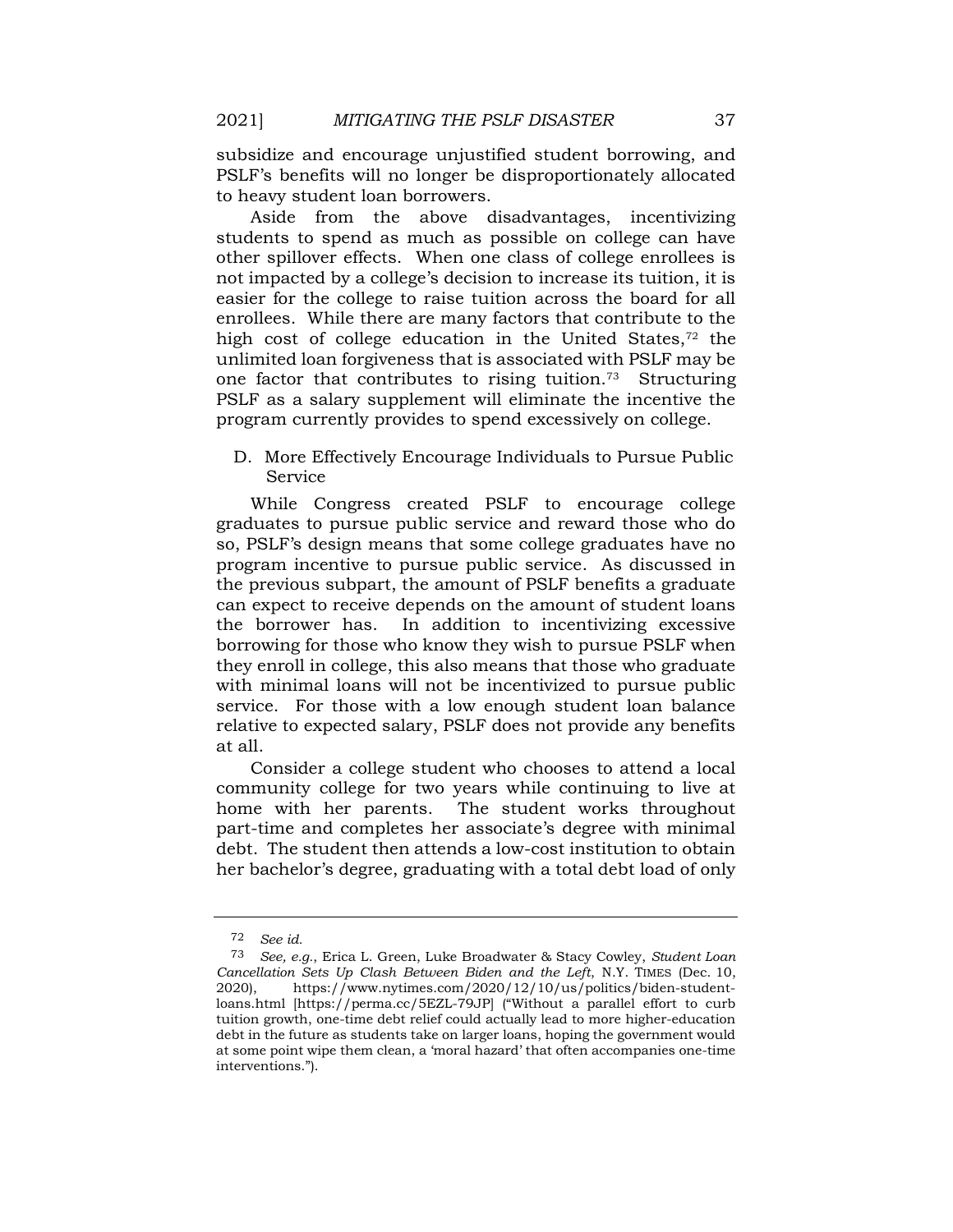a few thousand dollars. Presumably, a hardworking, cost-conscious, and motivated student like this is exactly the type of person Congress would be interested in incentivizing to pursue public service.

The current design of PSLF, however, ensures that this student will receive little to no PSLF benefit if she chooses to pursue public service. At the end of ten years of public service and her corresponding participation in an income-based repayment plan, the student will likely have directly paid off all her debt, leaving nothing for PSLF to forgive. Knowing this, the student will not have any PSLF-related incentive to pursue public service in the first place.

Congress may have intended to generally encourage students to pursue public interest, but in reality the program Congress created only incentivizes public service amongst those who graduate with relatively high debt loads. Indeed, those who do not attend graduate or professional school after undergrad are unlikely to receive much (if anything) in PSLF benefits.74 The median debt load for those with only undergraduate degrees—about \$30,000—will often be paid up by the borrower within ten years of graduation; loan forgiveness after ten years will often be no benefit at all.<sup>75</sup>

Under this Essay's proposal the student described above and those with undergrad degrees generally—will still be incentivized to pursue public service. Even with minimal debt, the salary supplement would be available in full for the student's entire ten years of public service. The salary supplement benefit is simply untethered to debt load, unlike PSLF's loan forgiveness design. There isn't good reason to only encourage public service for individuals who have high amounts of debt. Structuring PSLF as a salary supplement ensures that all graduates—including those with limited to no debt—are appropriately incentivized to pursue important public service work in line with congressional intent.

E. End the Disproportionate Subsidization of Highly Paid Employees

PSLF's loan forgiveness design ensures that the largest beneficiaries of the program are highly paid professionals—

<sup>74</sup> Josh Mitchell, U.S. Student-Loan Forgiveness Program Proves Costly, WALL ST. J. (Nov. 20, 2015), https://www.wsj.com/articles/u-s-student-loanprogram-proves-costly-1448042862 [https://perma.cc/B523-5DH2].

<sup>75</sup> Id. ("College graduates who don't go on to grad school will see limited benefits because they start out owing a median of about \$30,000—a sum often paid off within 10 years.").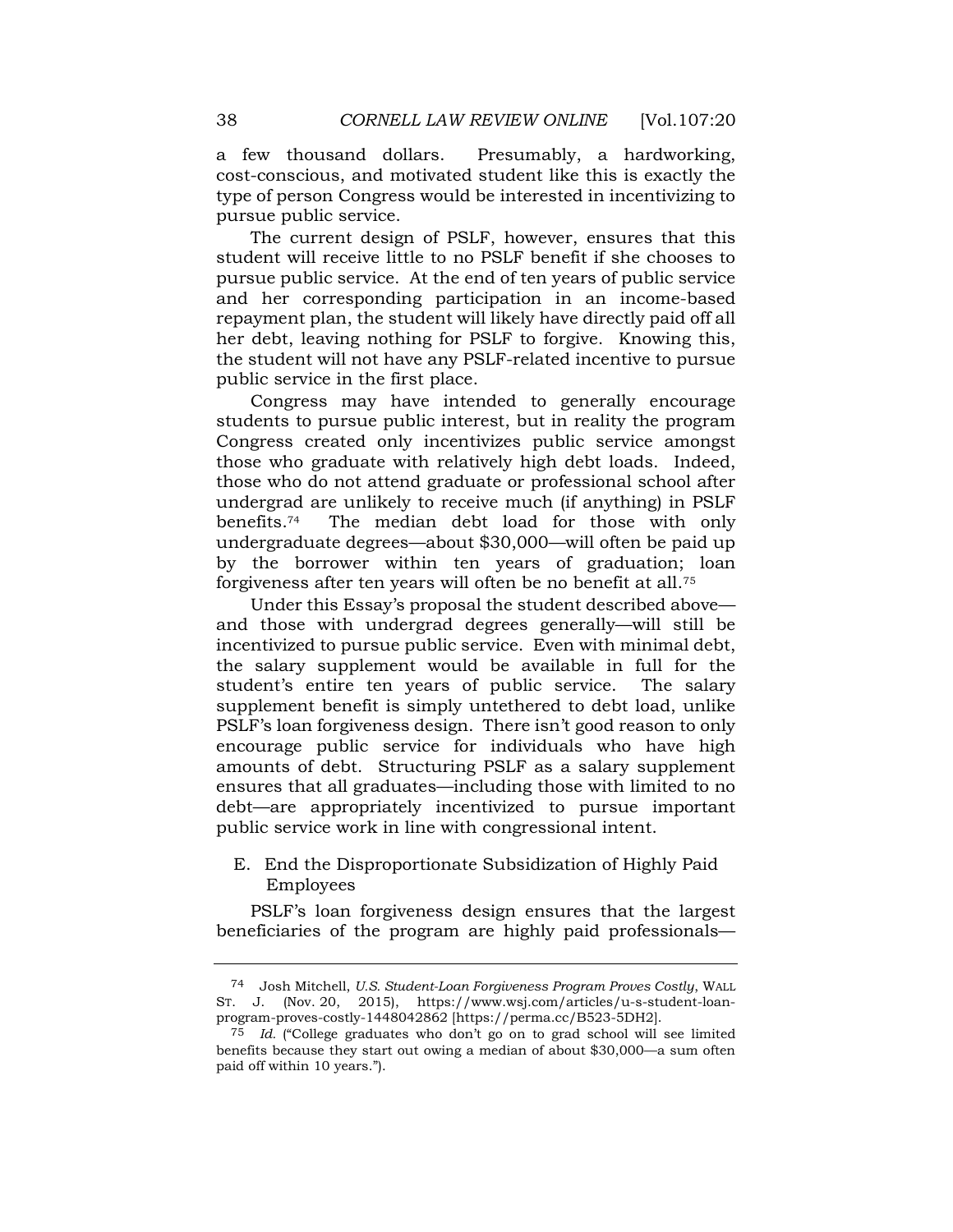arguably those who least need the program's benefits. As discussed in the previous subpart, many students who do not further their education after their undergraduate degrees may receive limited PSLF benefits. By contrast, those who take on high debt loads in the pursuit of more advanced education will tend to receive large amounts of loan forgiveness. These same graduates of advanced degree programs also tend to make very high salaries over the course of their careers. While PSLF "was designed to encourage young Americans to pursue traditionally hard-to-fill jobs: public defenders, social workers, teachers and modestly paid doctors in underserved areas," the program design ensures that others are the primary beneficiaries.<sup>76</sup>

As one example, consider what has been called the doctors' loophole.77 Doctors borrow large amounts of money to attend medical school, with average debt loads in the range of \$200,000.<sup>78</sup> After graduation, physicians tend to make relatively little money during their residency, which can last for as long as eight years.79 Medical school graduates have increasingly been pursuing employment at nonprofit hospitals, which makes them eligible for PSLF.<sup>80</sup>

During residency, the amount of loans these doctors repay is minimal, since the income-based repayment plans set the required monthly payment based on the (low) salary earned. Once the doctor makes ten years of eligible payments, the full remaining loan balance can be forgiven. Some estimate that eligible doctors will have as much as 80% of their original loan balances forgiven under PSLF.<sup>81</sup> Given the large amounts of money that doctors earn upon the completion of residency, there is reason to question whether such significant loan forgiveness is justified.

In contrast, under this Essay's salary supplement proposal the largest beneficiaries of PSLF will no longer be highly paid, highly indebted working professionals. Because the salary supplement is untethered to the amount of debt owed, those with high amounts of debt and high expected lifetime earnings will no longer receive greater benefits. With a salary supplement the doctor's loophole—and any similar unintended consequences of PSLF—will no longer exist.

<sup>76</sup> Id.

<sup>77</sup> Id.

<sup>78</sup> Id.

<sup>79</sup> Id.

<sup>80</sup> Mitchell, supra note 74.

<sup>81</sup> Id.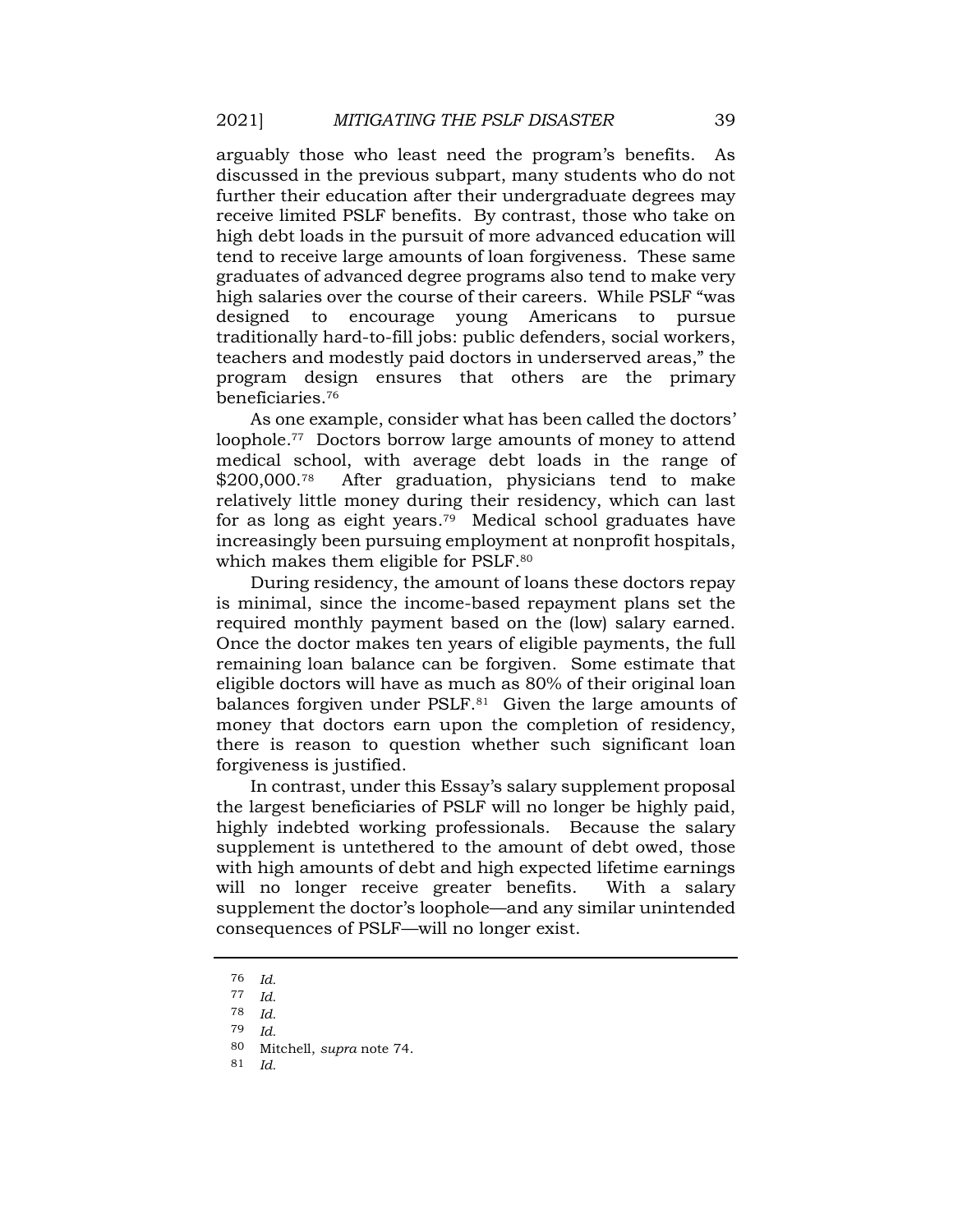F. Eliminate PSLF Lock-in Effects

Because PSLF benefits are only distributed at the end of ten years of public service, those who work in public service for fewer than ten years receive no benefits. This causes harmful lock-in effects for those who begin working in public service after graduating from college. Consider a teacher who works for a public school for five or six years after graduation, before ultimately deciding that she would rather pursue a different career path. Perhaps teaching was not what she imagined it would be and she is seeking a new path, or maybe she wants to start her own business selling an innovative product or providing a much-needed service.

PSLF's design will create every incentive for the teacher to remain teaching until she completes ten years of service, if there is any way at all that she can do so. If she leaves after five years she won't receive half of her PSLF benefits; she will receive nothing. Thus, there is a major lock-in effect keeping people in their public service jobs once they start, even if they later decide that public service isn't the right path for them.

While some may view this as a positive, as PSLF's design encourages individuals to continue with their public service path for a minimum of ten years, there are significant downsides to such lock-in effects. The teacher who feels forced to complete years of additional teaching instead of pursuing her new goals is unlikely to be a particularly effective or pleasant presence in the classroom. Additionally, the teacher trapped in a job she doesn't like is of course negatively affected by such circumstances. More generally, PSLF should be helping those who have an independent desire to pursue public service, not trapping those who began public service on a path that they no longer wish to remain on.

While PSLF's all-or-nothing structure creates lock-in effects for those who begin working in public service, the structure also disincentivizes the pursuit of public service for those who are unsure about whether to pursue PSLF in the first place. Consider a college graduate who is deciding between a private sector job on the one hand and a public service job on the other. The college graduate may be interested in starting out in public service for a few years but is unsure about whether he wants to remain in public service for a full decade. This is exactly the sort of person for whom PSLF could make a huge difference. PSLF's benefits can help make up for the salary differential between the private sector and public service job, encouraging the college graduate to pursue public service.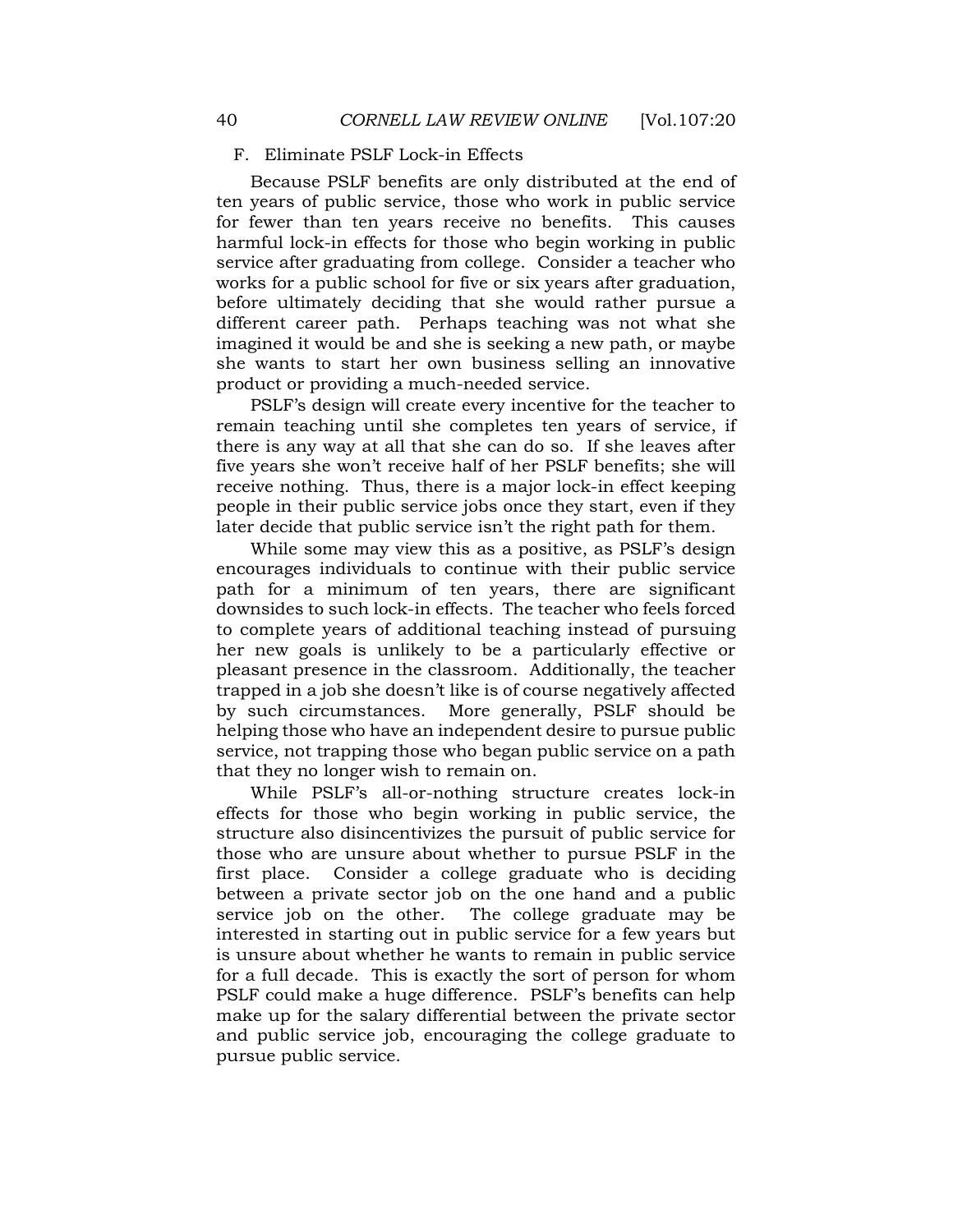This incentive is dramatically reduced, however, by the all-or-nothing approach to PSLF. When making his decision, the college graduate will understand that the PSLF benefits will only be available to him if he completes a full decade of public service. As his uncertainty about whether he will remain in public service for ten years increases, the value he will place on the potential PSLF benefits decreases. If he knows he will only spend several years in public service, PSLF will offer him no benefits at all. Yet there is little reason to only incentivize those who know they will pursue public service for a full ten years while offering no incentive to those who want to pursue public service for seven or eight years.

This Essay's salary supplement proposal easily solves these problems. The teacher who spent five years in public service will already have received five years of salary supplements. There would be no lock-in effect as the teacher would not be required to give up any of her previous benefits if she decides to start a business and leave her teaching job. She would remain completely free to pursue her goals. Similarly, the college graduate who is unsure about career paths will be incentivized to at least start out in public service, even if he is not sure that he wants to remain there long term. He will understand that, even if he leaves after a few years, he will still receive PSLF benefits commensurate with his time in public service. Of course, if he subsequently chooses to remain for the full ten years, he will receive the full ten years of benefits. A salary supplement better incentivizes individuals to pursue public service in line with congressional intent.

Structuring PSLF as a salary supplement would also help another class of borrowers: those who fully intend on completing ten years of public service but are unable to do so due to circumstances outside of their control. For example, consider a public service worker who is laid off or whose employer closes down after the worker has completed seven years of eligible public service. This worker is at significant risk of not receiving any PSLF benefits if she is unable to find other eligible public service employment. Imagine the stress and worry this feature of PSLF causes countless public servants as they pursue debt forgiveness over the course of years of employment. Structuring PSLF as a salary supplement instead, however, provides assurance to our public servants that no matter what happens, they will at least receive benefits commensurate with the number of years of public service they have already completed.

Similarly, workers who are concerned that Congress may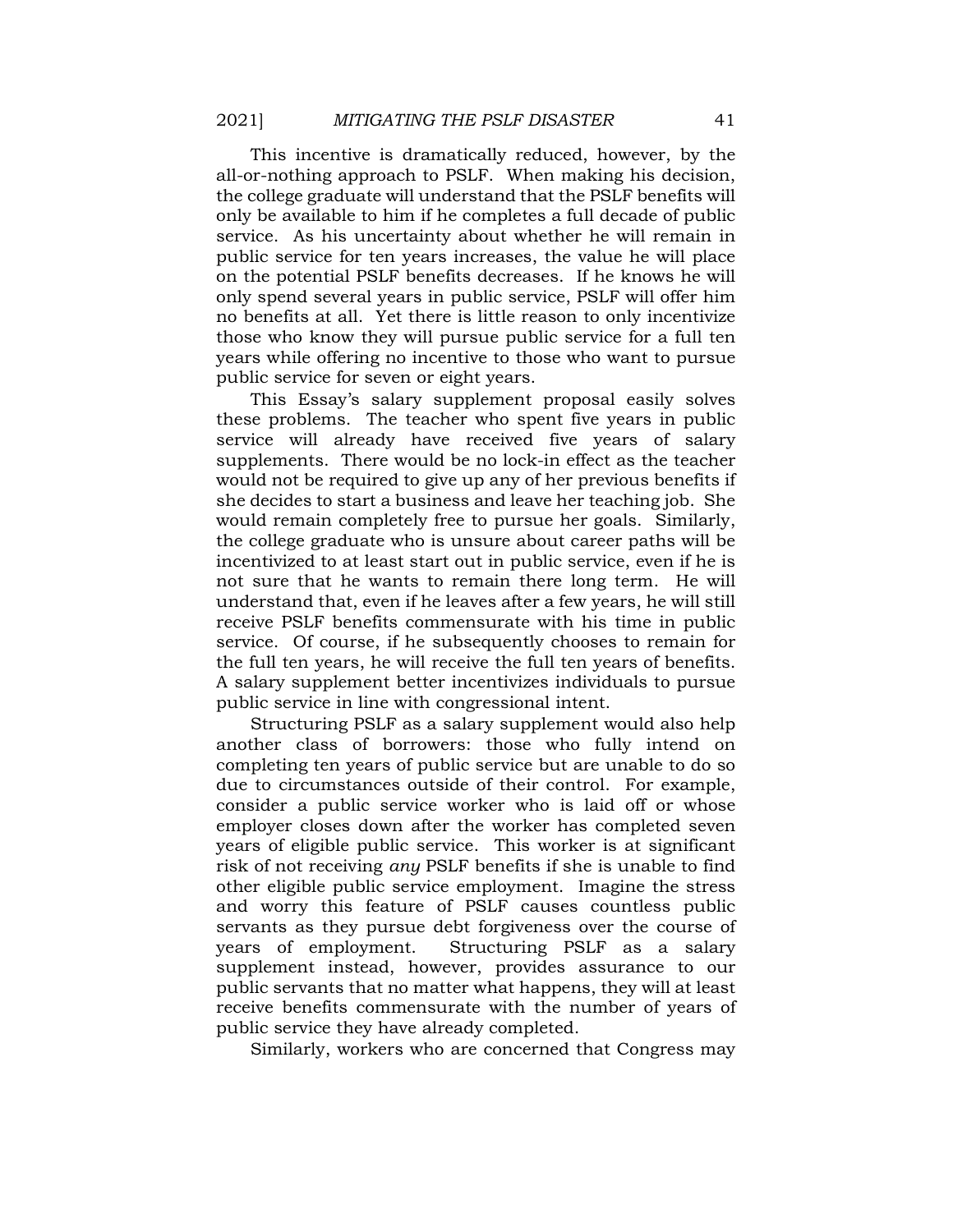end PSLF at some point in the future would be reassured by a salary supplement. The Department of Education's own website states "We can't make any guarantees about the future availability of PSLF. The PSLF Program was created by Congress, and Congress could change or end the PSLF Program."82 Those earning a salary supplement will at least be assured that the amounts paid to them each month will not be rescinded.

G. Allow Borrowers to Make Earlier Progress on Loan Repayment

The structure of PSLF encourages borrowers to make only the minimum required payment each month and can even penalize borrowers who choose to pay more than the minimum monthly payment. As the Department of Education points out, borrowers who pay more than the minimum amount owed in a given month will not achieve loan forgiveness any sooner than ten years; all borrowers must make a total of "120 separate monthly payments" to qualify for loan forgiveness.83 Paying more than the minimum amount actually has the potential to backfire according to the Department of Education: "If you consistently pay more than you have to, it will reduce the amount forgiven once you reach the 120 payments necessary."<sup>84</sup>

Borrowers who live below their means so that they can pay more than their minimum payment in a given month should be rewarded, not discouraged from doing so. PSLF incentivizes borrowers to pay exactly the minimum amount required each month and not a penny more. This prevents borrowers from making any additional progress towards loan repayment; borrowers are stuck repaying the minimum amount for a full ten years. This is an unfortunate side effect of PSLF's designs,

<sup>82</sup> Public Service Loan Forgiveness FAQ, DEP'T. OF EDUC., https://studentaid.gov/manage-loans/forgiveness-cancellation/publicservice/questions [https://perma.cc/2N63-95CZ] (last visited Feb. 17, 2021).

 $83$  If I pay more than my scheduled monthly student loan payment amount, can I get Public Service Loan Forgiveness (PSLF) sooner than 10 years?, DEP'T OF EDUC., https://studentaid.gov/help-center/answers/article/can-i-get-pslfsooner-than-10-years [https://perma.cc/X5ZT-4QQB] (last visited Feb. 18, 2021).

<sup>84</sup> Nicole Callahan, 8 Common Public Service Loan Forgiveness Mistakes, DEP'T OF EDUC. (June 14, 2018), https://www.ed.gov/content/8-commonpublic-service-loan-forgiveness-mistakes [https://perma.cc/Q8RP-Q6VZ]. See also Robert Farrington, Be Careful With Student Loan Pay Ahead Status And Loan Forgiveness, THE C. INV. (Feb. 11, 2020), https://thecollegeinvestor.com/19797/pay-ahead-status-loan-forgiveness/ [https://perma.cc/GY38-PSLN].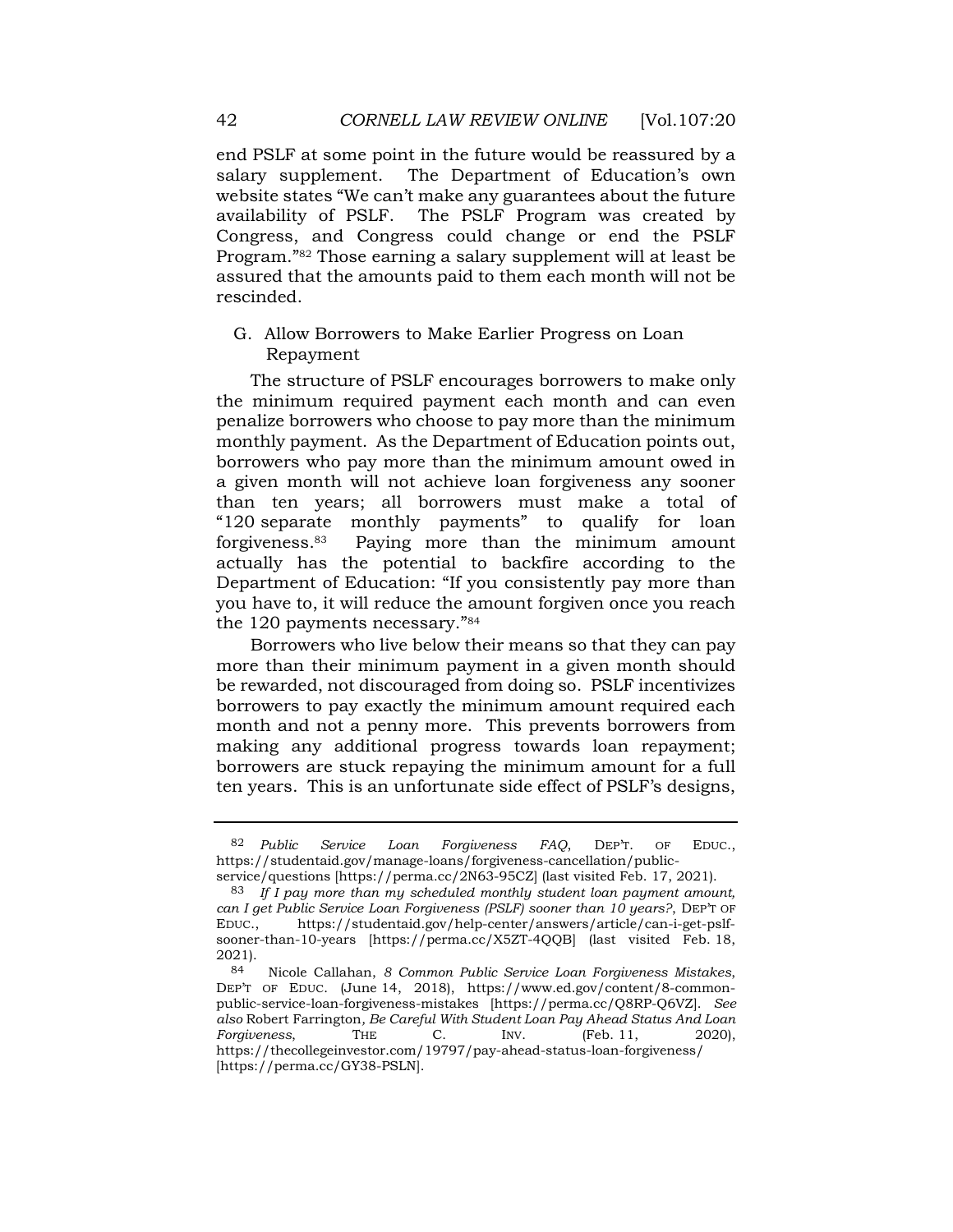and may even have negative spillover effects outside of student loans. For example, paying only the minimum payment on credit card balances each month leaves borrowers paying large amounts of interest and negatively impacts credit scores.<sup>85</sup> Borrowers in the habit of paying the minimum on their student loans may transfer that habit to other aspects of their personal finance lives.

In contrast, this Essay's salary supplement proposal would allow borrowers the freedom to increase the amount they pay each month if they can afford to do so. Paying more than the minimum amount will not reduce the salary supplement benefits the borrower receives. The salary supplement would be paid over the course of ten years of public service, even once the borrower fully repays their outstanding loan balance. Borrowers could therefore freely pay additional amounts towards their student loan balance, allowing them to get out of debt sooner and encouraging borrowers to adopt sound personal finance habits in the process.

#### III

### TAX AND OTHER STRUCTURING CONSIDERATIONS

This Part will discuss additional PSLF structuring considerations regarding: (a) how PSLF's tax treatment could be altered to ensure the program's benefits are more equitably distributed; (b) how the salary supplement could be structured to encourage long-term public service; (c) whether the salary supplement should first be applied to any outstanding loan balance before being distributed directly to recipients' bank accounts; and (d) if Congress chooses to allocate additional funds to PSLF, how would such allocation fit into this Essay's PSLF structure. While these considerations are less vital to improving PSLF than what has been discussed thus far, this Part will provide policymakers with additional tools to use in improving the PSLF program. The adoption of this Part's proposals would also ensure that PSLF's benefits are more equitably distributed to those in need of student loan relief.

<sup>85</sup> Allison Martin, What Happens If You Only Pay the Minimum on Your Credit Card?, EXPERIAN (Oct. 1, 2020), https://www.experian.com/blogs/askexperian/what-happens-if-you-only-pay-the-minimum-amount-due/ [https://perma.cc/WJH7-6UDB].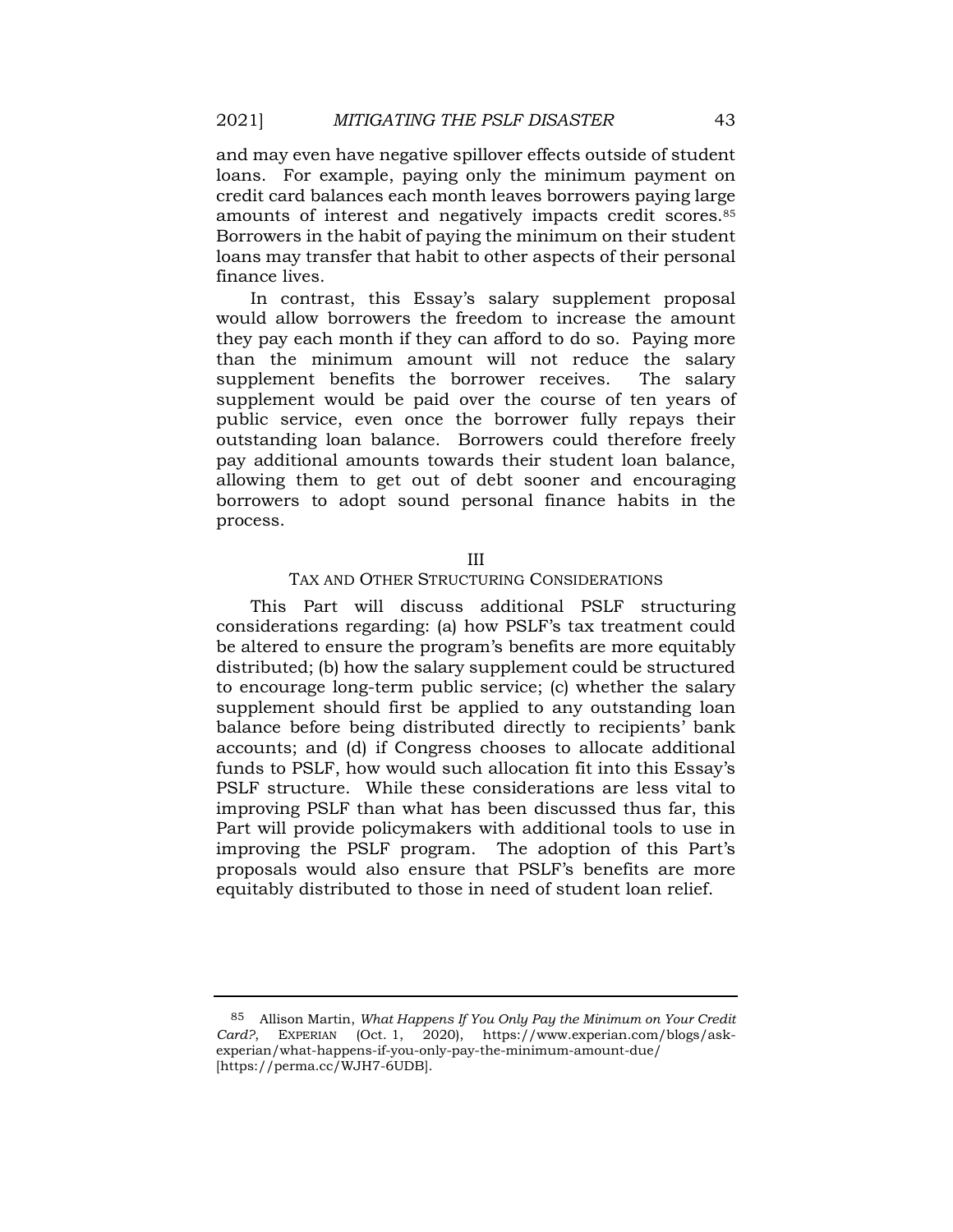## A. Potential Tax Changes to PSLF's Structure

As discussed earlier,<sup>86</sup> discharge of indebtedness is ordinarily a taxable event. When a borrower first takes out a loan the borrower of course obtains money, but this flow of cash does not itself constitute income under the Internal Revenue Code.87 Since the borrower is required to repay the loan at some point, the Tax Code does not recognize mere borrowing as a taxable accession to wealth.<sup>88</sup> Once the debt is discharged and the borrower is no longer responsible for paying it back, however, the borrower realizes taxable income in the amount of the discharge of indebtedness.<sup>89</sup>

There are numerous exceptions to this general rule, one of which is loan forgiveness pursuant to PSLF as it is currently structured. While Congress could make the salary supplement proposed in this Essay exempt from taxes just as PSLF loan forgiveness currently is, Congress should consider taxing PSLF benefits instead. Note that taxing PSLF benefits will not reduce the net amount of benefits distributed to borrowers under this proposal, nor will it change the total net cost of the program. Instead, making PSLF benefits taxable will simply ensure that such benefits are more equitably distributed to those in greater need.

To illustrate, again assume that each program participant is entitled to \$3,000 per year in PSLF salary supplements. If the salary supplement is tax-free in line with how PSLF debt forgiveness is currently treated, each borrower will of course receive a net after-tax benefit of \$3,000. The Treasury's cost would likewise be net \$3,000 per borrower. What if we restructured the salary supplement to be taxable instead?

Consider two borrowers receiving the PSLF salary supplement, one a social worker in the 10% federal tax bracket, the other a doctor in the 30% federal tax bracket.90 To keep the proposal revenue neutral still, we would want to distribute a gross, pre-tax amount to each borrower, such that after each borrower pays taxes the Treasury's net cost is still \$3,000 per borrower, and the *average* benefit of the borrowers

<sup>86</sup> See supra note 12 and accompanying text.

<sup>87</sup> See, e.g., Kenneth C. Weil, Recourse and Nonrecourse Debt: What Are the Federal Income Tax Consequences When the Character of Debt Changes, 74TAX LAW. 141, 144 (2020).

<sup>88</sup> See id.

<sup>89</sup> Id. (citing United States v. Kirby Lumber Co., 284 U.S. 1 (1931) and I.R.C. § 61(a)(11)).

<sup>90</sup> There is currently a 32% federal tax bracket but no 30% tax bracket. For simplicity of illustration, I have rounded down the tax bracket to 30%.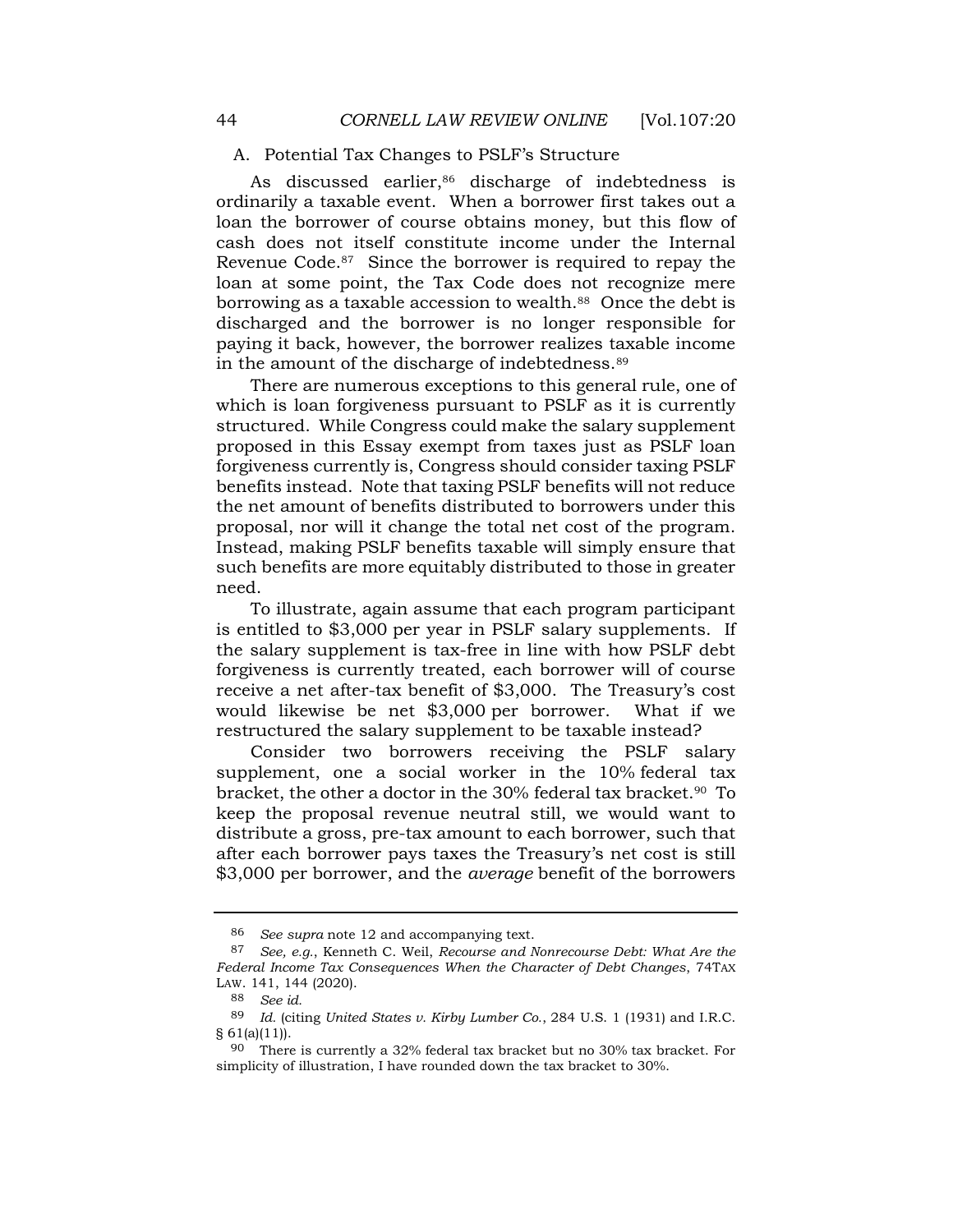is still \$3,000 after taxes are paid.

If we give each borrower \$3,750 in taxable salary supplements we will achieve this goal. The doctor would pay a 30% tax on this income, resulting in a tax bill of  $$1,125<sup>91</sup>$  and a net after-tax benefit amount of \$2,625.92 The social worker would pay a 10% tax on this income, resulting in \$37593 in taxes and a net after-tax amount of \$3,375.94 The net after-tax amount distributed between the doctor and social worker is still \$6,000 total<sup>95</sup>—the same amount that would be distributed under the tax-free proposal.

What differs is that in this scenario the lower-income social worker gets \$3,375 after tax (instead of only \$3,000 after tax). And the high-income doctor gets \$2,625 after tax (instead of getting \$3,000 after tax). In effect, taxing PSLF benefits eliminates the current upside-down subsidy design of PSLF,<sup>96</sup> ensuring that those who earn less money and are thus most in need of loan forgiveness receive a greater proportion of benefits under the program.

Note that such treatment would align well with the congressional intent behind PSLF. Congress recognizes that those pursuing public service fields will often earn a salary lower than that which they otherwise could obtain. PSLF serves, in part, as a tool to mitigate such salary differential.

96 For background on upside-down subsidies, see Victor Thuronyi,  $Tax$ Expenditures: A Reassessment, 1988 DUKE L.J. 1155, 1159 (1988) ("In contrast to most government subsidy programs, which primarily benefit the needy, tax expenditures often provide an 'upside-down' subsidy: benefits from tax expenditures tend to increase along with the recipient's wealth. An upside-down subsidy occurs because a tax expenditure benefits only those persons with enough income to pay tax; moreover, if the tax expenditure is structured as a deduction or exclusion, the value of the benefit increases with the recipient's marginal tax rate, and hence with her taxable income. For example, the exclusion of combat pay is more beneficial to taxpayers in higher marginal tax brackets. The deduction for home mortgage interest provides another example. This deduction amounts to a subsidy for homeownership that excludes the poor, but gives wealthier taxpayers ever larger subsidies depending on their income and the value of their home. Congress would never have enacted a direct subsidy program structured like this. If the tax expenditure constitutes such a subsidy program, it too must be unacceptable as a matter of policy.") (citations omitted).

<sup>91 0.3</sup> tax rate  $*$  \$3,750 gross income = \$1,125 in income taxes.

<sup>92 \$3,750</sup> gross income – \$1,125 in taxes = \$2,625 net income after paying taxes owed.

<sup>93 0.1</sup> tax rate  $*$  \$3,750 gross income = \$375 in income taxes.

<sup>94</sup> \$3,750 gross income – \$375 in taxes = \$3,375 net income after paying taxes owed.

<sup>95</sup> \$2,625 net income for the doctor after paying taxes owed + \$3,375 net income for the social worker after paying taxes owed  $= $6,000$ . Note that the total cost to the U.S. Treasury, after accounting for gross benefits sent out and taxes received, is likewise \$6,000, the same net cost as under the tax-free proposal.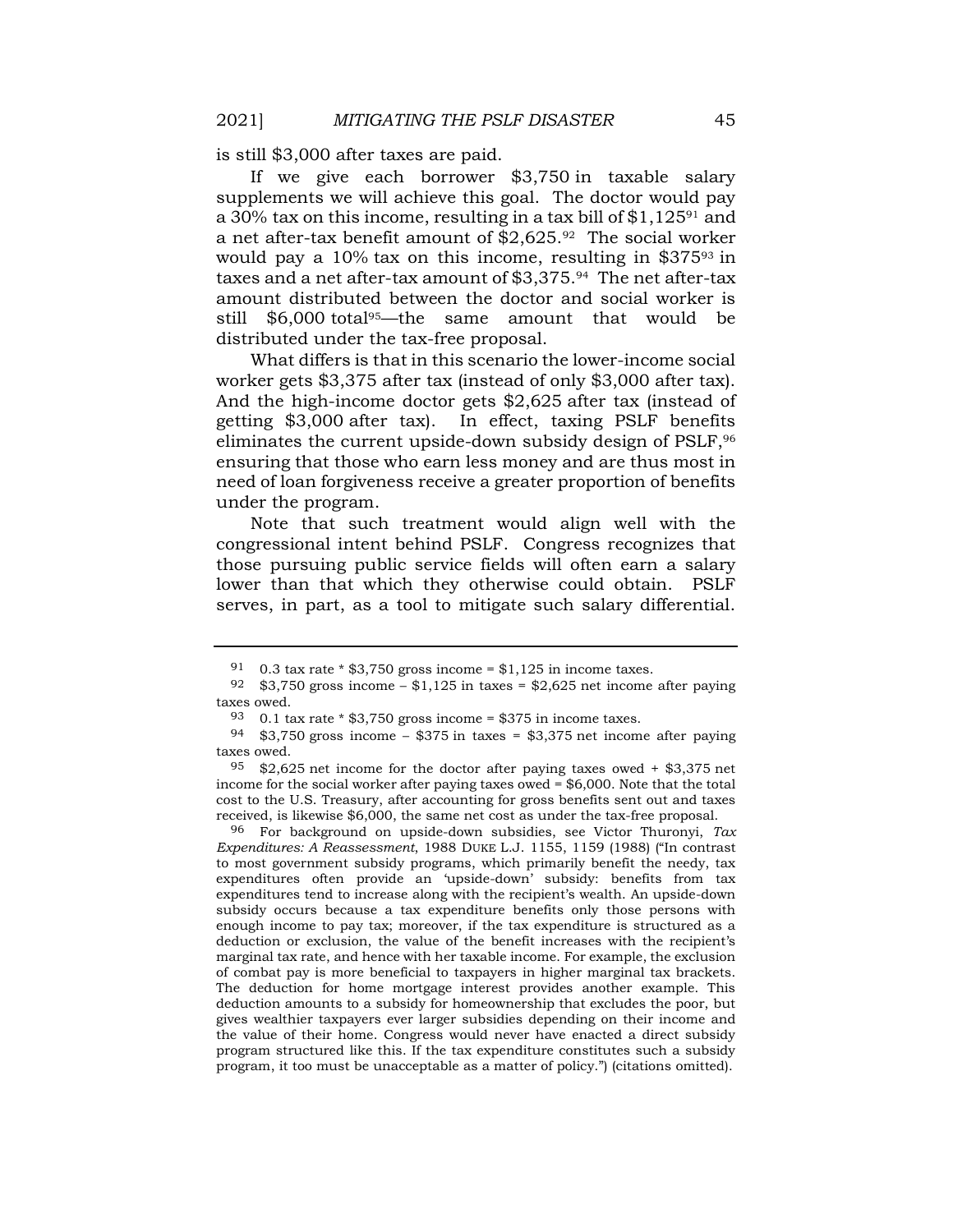Assume that both the doctor and social worker could receive a higher salary in a non-public service field. Such higher salary earned would be taxed at the marginal federal tax rate for each worker—30% for the doctor, 10% for the social worker. It thus works well to likewise tax their PSLF salary supplement at the same rate.

## B. Potential Change to Salary Supplement to Encourage Long-term Public Service

The salary supplement proposed in this Essay provides continuous benefits to public servants, starting upon the commencement of a public service job. Some may object to this structure, arguing that PSLF's benefits should be used to reward only those who spend many years in public service. Perhaps those with a long-term commitment to public service are more effective public servants or are more deserving of the program's benefits, and so PSLF funding should be reserved for them.

This argument overlooks two important classes of people whose public service plans are impacted by PSLF's current all-or-nothing structure. First, even those who are fully committed to public service upon college graduation sometimes have a change of heart along the way. Reserving PSLF's financial rewards only for those who complete 10 years of service creates harmful lock-in effects, as mentioned earlier. If the goal is to attract and retain highly motivated public servants, lock-in undermines that goal by trapping individuals in public service after they longer wish to remain public servants.

Second, even the most public service-oriented recent college graduate likely has some doubt as to whether she will be in public service 10 years after graduation. It is simply unreasonable to expect a 22- or 23-year-old to know with certainty what their career trajectory will look like for the next 10 years. For those deciding between a lower-paying public service job and a higher-paying private sector job, such uncertainty may be enough for them to pursue the private sector job, even if they have a strong interest in public service. Distributing PSLF's benefits only at the end of 10 years ensures that some highly motivated potential public servants choose not to pursue lower-paying public service jobs. Under this Essay's proposal, individuals will be incentivized to at least begin their careers in public service, even if they are not completely sure that they will remain in public service for an extended period of time. Of this group, many will enjoy public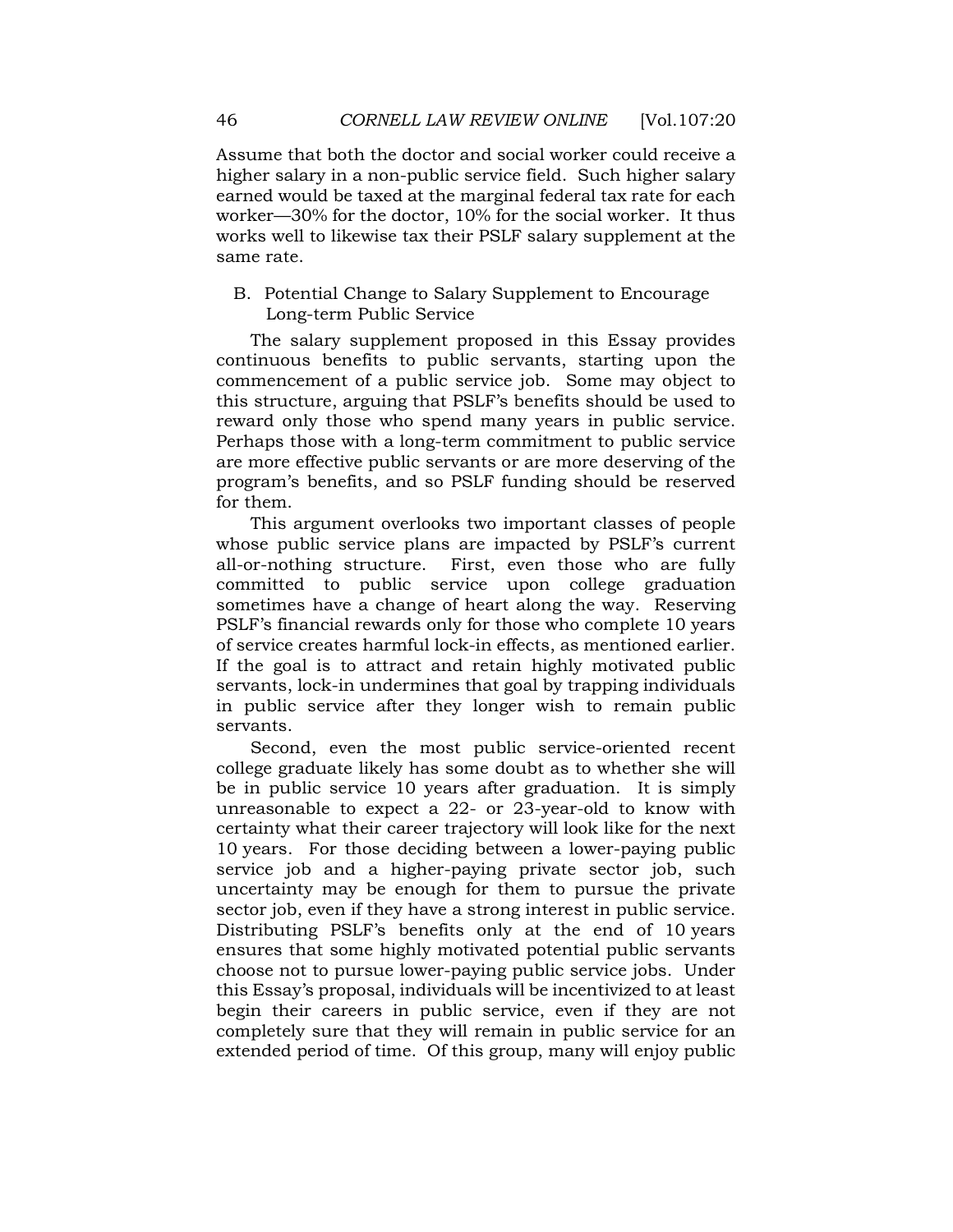service enough to remain in the field long term. This Essay's proposal could therefore lead to more individuals making careers out of public service.

To the extent Congress wishes to better incentivize long-term public service, an alteration to this Essay's salary supplement proposal can help meet that goal. Instead of distributing \$3,000 every year for the first 10 years of public service (\$30,000 total), Congress can start the salary supplement below \$3,000 for the first several years of an employee's public service and then gradually raise the amount of the salary supplement. For example, the salary supplement could be structured as follows: \$2,000 a year for the first 3 years of an employee's public service,  $97$  \$3,000 a year for the next 3 years of public service,<sup>98</sup> and \$3,750 for the next 4 years of public service.<sup>99</sup>

This structure still provides a total of \$30,000 of benefits to employees over the course of 10 years of public service, $100$ the same total amount as would be distributed at \$3,000 per year over 10 years. But this alternate structure distributes disproportionate benefits towards the later parts of an employee's 10 years of public service.

Through this alternate structure, employees are rewarded for long-term public service. But because benefits still accrue each month of public service, employees will not face much lock-in if they decide that public service is no longer for them. Similarly, those motivated to pursue public service but unsure if they will remain for a full 10 years would still have a strong incentive to pursue public service. These employees would be assured of significant financial benefits even if they don't end up staying in public service for a full decade.

Structuring the salary supplement in this way would not have much negative impact on the benefits of this Essay's proposal as outlined in Part II.<sup>101</sup>

C. Potential Change to Salary Supplement to Ensure

<sup>97</sup> \$2,000 \* 3 = \$6,000 for these years.

<sup>98</sup> \$3,000 \* 3 = \$9,000 for these years.

<sup>99</sup>  $$3,750 * 4 = $15,000$  for these years.

 $100 \quad $6,000 + $9,000 + $15,000 = $30,000.$ 

<sup>101</sup> For example, individuals would still apply for the supplement when they start their jobs, so they will not operate for years under the false impression that they are eligible for PSLF if they are in fact not eligible. Similarly, individuals will still not have the incentive to borrow excessively for college because the supplement would still be untethered to student loan balance.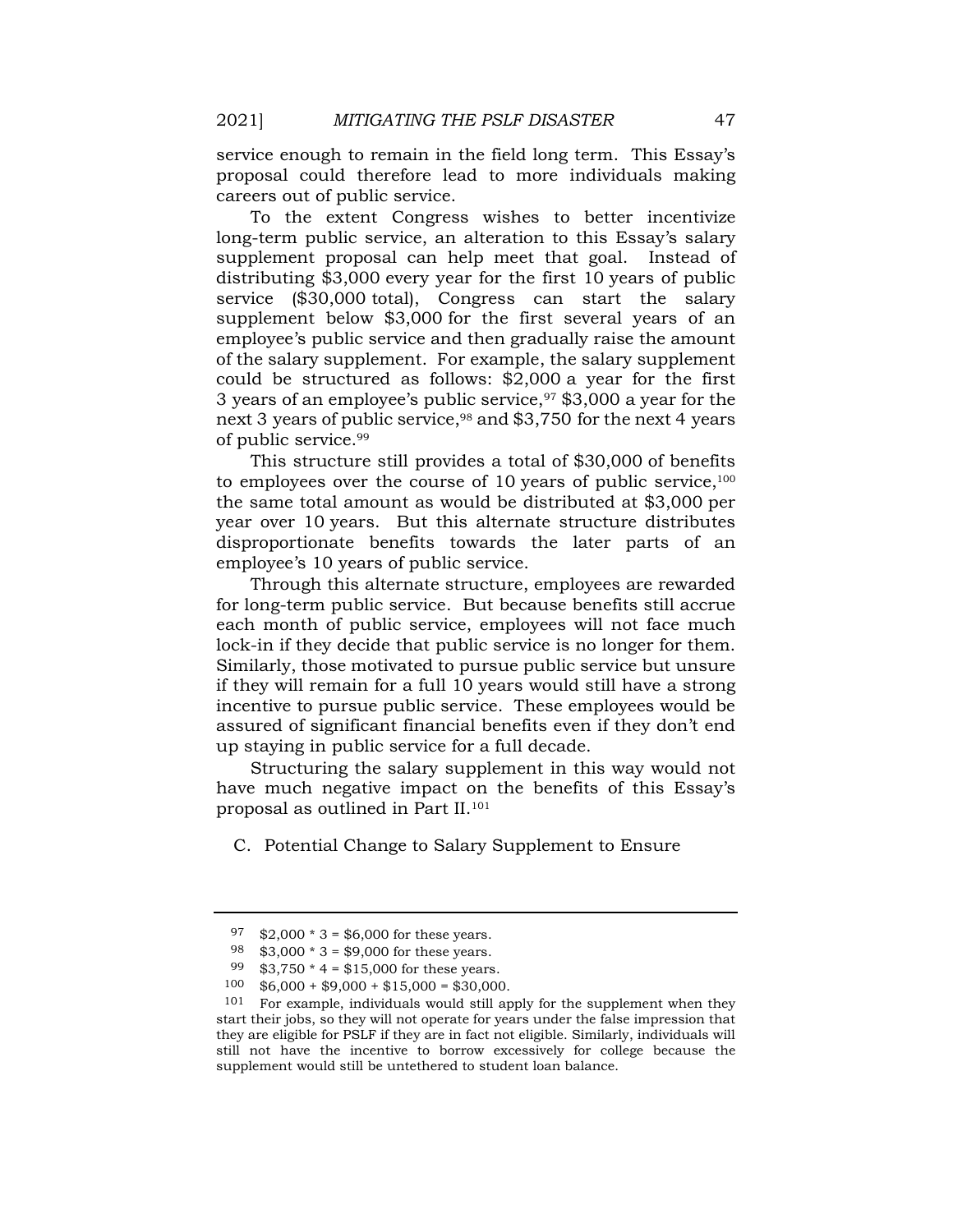## Benefits Apply Against Loan Balance

Throughout this Essay, the proposed salary supplement could have been thought of as a direct payment to the bank accounts of eligible PSLF participants. Some may object to such structure, arguing that providing a direct salary supplement would give borrowers the opportunity to apply PSLF funds to their general expenses, as opposed to using such funds only to pay down their student loans. Of course, in the current structure of PSLF, funds are used only to eliminate loan balances.

To the extent Congress considers such concerns valid, the following alteration to this Essay's proposal would easily negate any concern. Instead of a direct salary supplement to participants' bank accounts, the PSLF benefits could be structured akin to a refundable tax credit. A refundable tax  $credit$ —such as the Earned Income Tax Credit<sup>102</sup>—first applies to reduce a taxpayer's tax liability. Then, if tax liability is reduced to \$0, the remainder is refunded directly to the taxpayer.<sup>103</sup>

Similarly, the PSLF supplement could automatically be applied first against any remaining loan balance that the borrower owes. Once the loan balance is completely eliminated, assuming the borrower has not yet obtained the 10 years' worth of benefits they are entitled to, the remaining supplement would then be deposited in the borrower's bank account each month. Using this structure, borrowers would be unable to use PSLF funds for anything other than paying down eligible student loans, so long as they have such student loan balance outstanding. Only once their loan is paid off would the borrower have discretion regarding how to spend the PSLF funds.

Using this structure would not have much (if any) negative impact on the benefits of this Essay's proposal as outlined in

<sup>102</sup> Elaine Maag, Refundable Credits: The Earned Income Tax Credit and the  $\frac{102}{100}$  Tax Credit  $\frac{102}{100}$  Tax Credit  $\frac{102}{100}$  Cre $\frac{102}{100}$  Credit  $\frac{102}{100}$  Credit  $\frac{102}{100}$  Credit  $\frac{102}{100}$  Cre Child Tax Credit, TAX POL'Y CTR. (Mar. 23, 2017), https://www.taxpolicycenter.org/publications/refundable-credits-earnedincome-tax-credit-and-child-tax-credit/full [https://perma.cc/U4YC-VL7M].

<sup>103</sup> See, e.g., Vada Waters Lindsey, Encouraging Savings Under the Earned Income Tax Credit: A Nudge in the Right Direction, 44 U. MICH. J.L. REFORM 83, 93 (2010) ("Making the credit refundable will enable an eligible taxpayer without a tax liability to receive the credit as a refund on the taxpayer's tax return."); Policy Basics: The Earned Income Tax Credit, CTR. ON BUDGET AND POLY. PRIORITIES, https://www.cbpp.org/research/federal-tax/policy-basics-the-earned-incometax-credit [https://perma.cc/V8LD-BW4M] (last updated Dec. 10, 2019) ("The EITC is 'refundable,' which means that if it exceeds a low-wage worker's income tax liability, the IRS will refund the balance.").